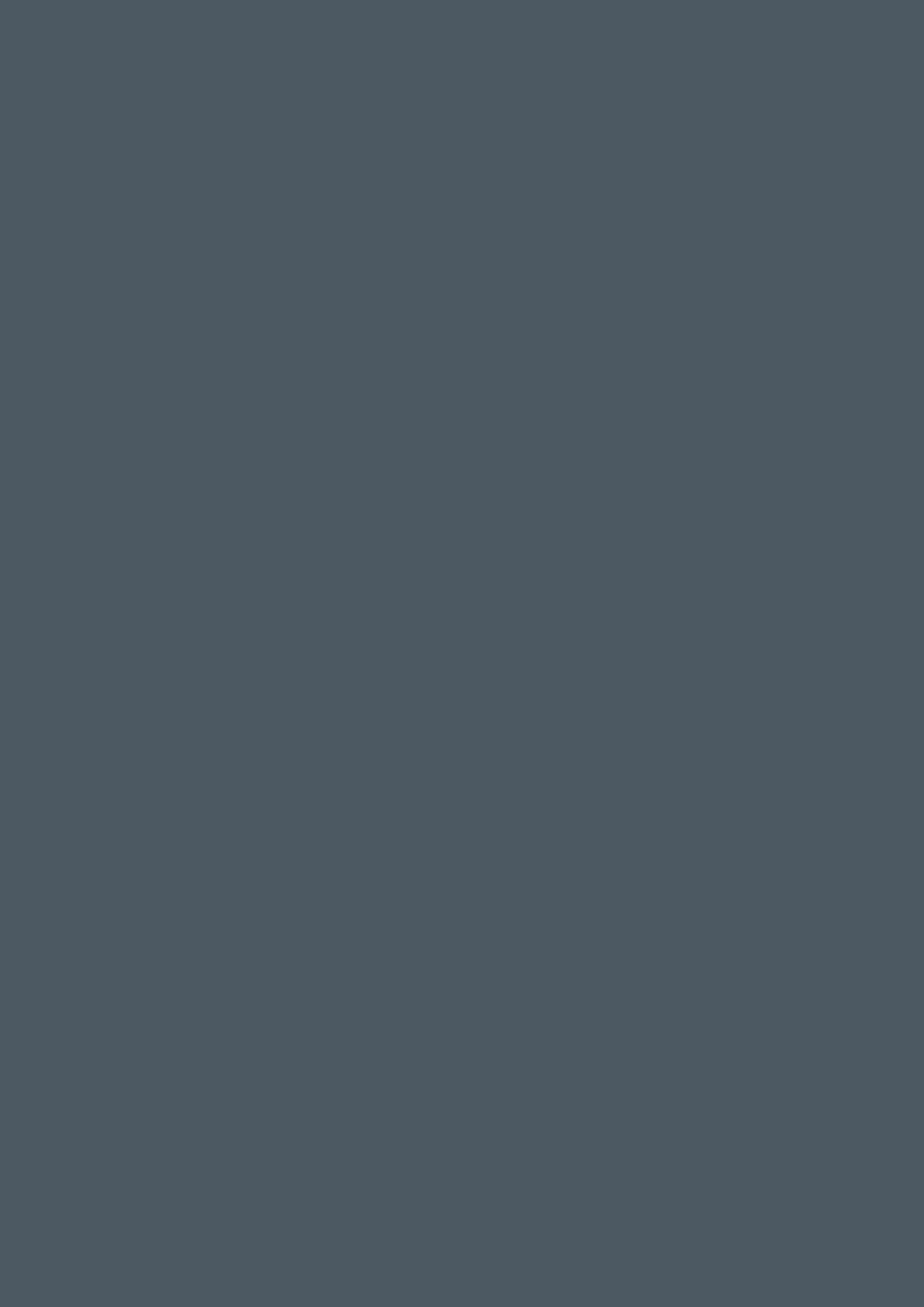**Strategy on Transitional Development Assistance Overcoming crises – Strengthening resilience – Creating new prospects** 

## **Contents**

| $\mathbf{1}$ | INTRODUCTION                                                                                                                                                                                                                 | $\overline{2}$             |
|--------------|------------------------------------------------------------------------------------------------------------------------------------------------------------------------------------------------------------------------------|----------------------------|
|              | 2 OUR APPROACH: TRANSITIONAL DEVELOPMENT ASSISTANCE<br>AS AN INSTRUMENT FOR CRISIS MANAGEMENT.                                                                                                                               | 4                          |
|              | 3 WHAT IS THE GOAL OF CRISIS MANAGEMENT?                                                                                                                                                                                     | 7                          |
| 4            | WHERE IS TDA USED FOR CRISIS MANAGEMENT?                                                                                                                                                                                     | 9                          |
| 5            | IN WHICH AREAS DOES TDA CONTRIBUTE<br>TO CRISIS MANAGEMENT?<br>5.1 Food and nutrition security<br>5.2 Rebuilding basic infrastructure and services<br>5.3 Disaster risk management<br>5.4 Peaceful and inclusive communities | 12<br>12<br>13<br>13<br>14 |
| 6            | HOW DOES TDA CONTRIBUTE TO CRISIS MANAGEMENT?                                                                                                                                                                                | 16                         |
| $7^{\circ}$  | <b>REFERENCES</b>                                                                                                                                                                                                            | 19                         |

Footnotes 20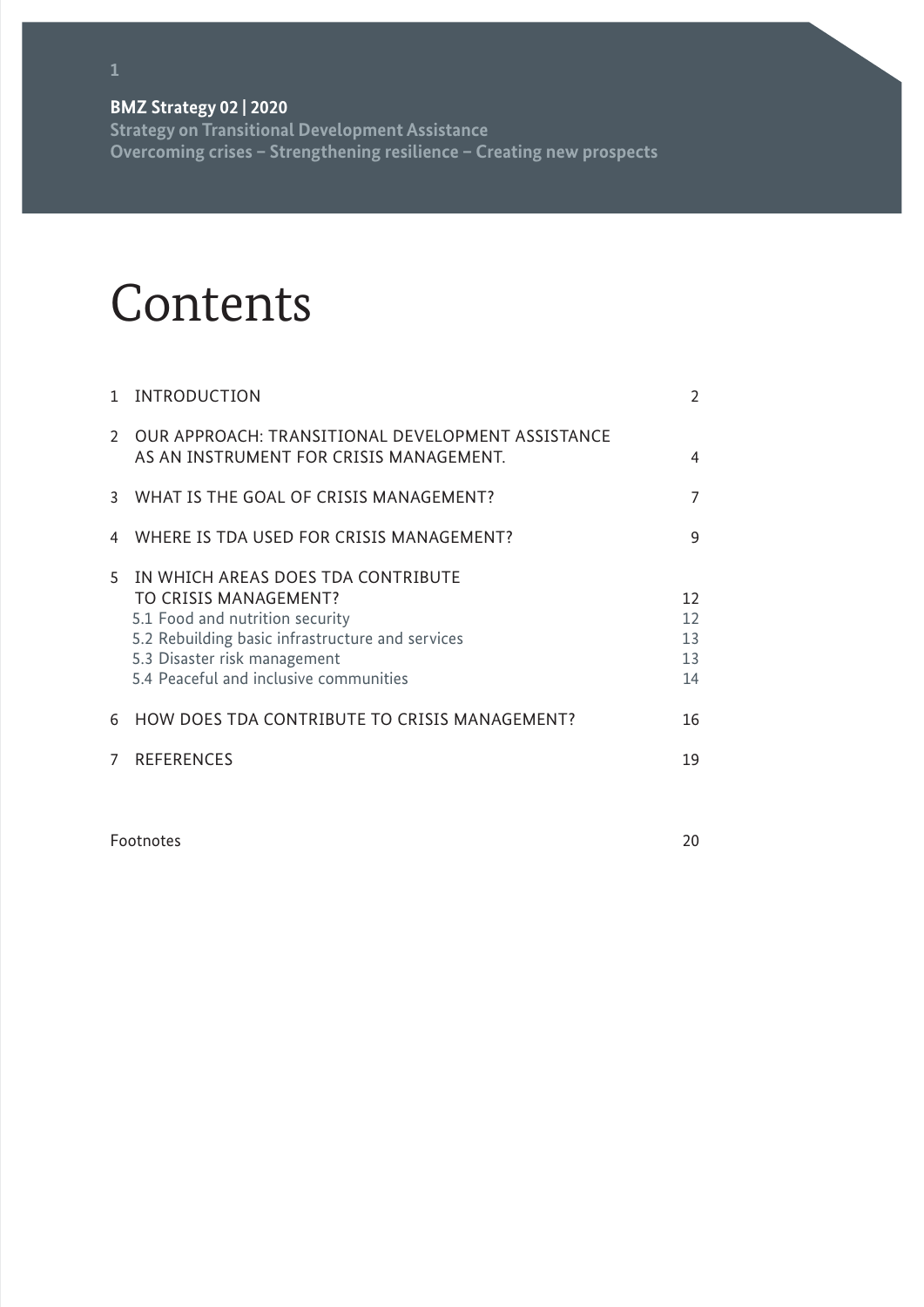<span id="page-3-0"></span>**Strategy on Transitional Development Assistance Overcoming crises – Strengthening resilience – Creating new prospects** 

## **1** Introduction

**Overcoming crises is one of the central challenges** for the international community, and thus also for German development cooperation. Not only has the number of crises worldwide risen, the nature of crises has changed, too: **crises have multidimensional causes, have become more complex and are thus also more protracted.** In the Sahel zone or in the Lake Chad region, for instance, weak state capacity and violent extremism are compounded by the erosion due to climate change of the economic base for the livelihoods of the rural population.

Crises can take the form of **violent conflicts, natural disasters, epidemics or financial and economic crises.**  Their impacts can also spill over into neighbouring countries, for instance when they result in a refugee influx. Just recently, we have seen the **COVID-19 pandemic rapidly evolve into a global crisis.**

**Severe and prolonged crises tend to go hand in hand with state fragility.** The state, lacking capacity, legitimacy and authority, is unable to perform its essential protective functions, ensure respect for human rights or meet the basic needs of the population.

**Fragility and vulnerability to crises are major obstacles to development for developing countries.** According to estimates by the Organisation for Economic Co-operation and Development (OECD), in 2030, 80 per cent of the people around the world affected by extreme poverty will be living in fragile states. Consequently, dealing with crises is also a contribution towards reducing poverty, one of the core tasks of German development cooperation.

Whereas the humanitarian assistance provided by the Federal Foreign Office (AA) seeks to meet the humanitarian needs of people affected by a crisis based on the humanitarian principles of humanity, impartiality, neutrality and independence,<sup>1</sup> the efforts of the Federal Ministry for Economic Cooperation and Development (BMZ) aim **to support affected people and local structures in overcoming crises and strengthening their resilience over the medium and long term.** These efforts put a special

emphasis on triggering processes of transformation towards peaceful, effective and inclusive societal and state structures. This means that, under the wholeof-government approach, crisis management is an important instrument within the overall spectrum of development policy that is used by the German government for stabilisation and crisis resolution in contexts of crisis.

**Resilience is the ability of people and institutions to adapt to new conditions and risks and, wherever possible, particularly in contexts of prolonged crisis, develop new prospects for their future.** Investing in development as a way of overcoming a crisis helps to prevent the crisis from getting worse and minimises the risk of it flaring up again. In this way, such investments significantly reduce humanitarian needs. Impact assessments have shown that one euro invested in resilient infrastructure delivers about four euros in benefit over the long term thanks to "avoided" costs and losses.2

**Transitional development assistance (TDA) is a tried-and-tested crisis management instrument used by the BMZ.** In contrast to the transitional humanitarian aid that is provided by the Federal Foreign Office, the BMZ's transitional development assistance also aims at structure building. TDA has evolved and been developed over many years through cooperation with organisations of the United Nations (UN), non-governmental organisations (NGOs), the Deutsche Gesellschaft für Internationale Zusammenarbeit (GIZ) and the Kreditanstalt für Wiederaufbau (KfW). The present strategy builds on this expert knowledge and lessons learnt and takes the concept of the 2013 BMZ Strategy on Transitional Development Assistance a step further.

The **2016 World Humanitarian Summit (WHS)** and the **Spending Review,** which was commissioned by the Federal Cabinet in 2017 and tasked with reviewing the Federal Foreign Office's instruments of humanitarian assistance and the BMZ's transitional development assistance, provided important input, but the revised strategy also builds on many inputs from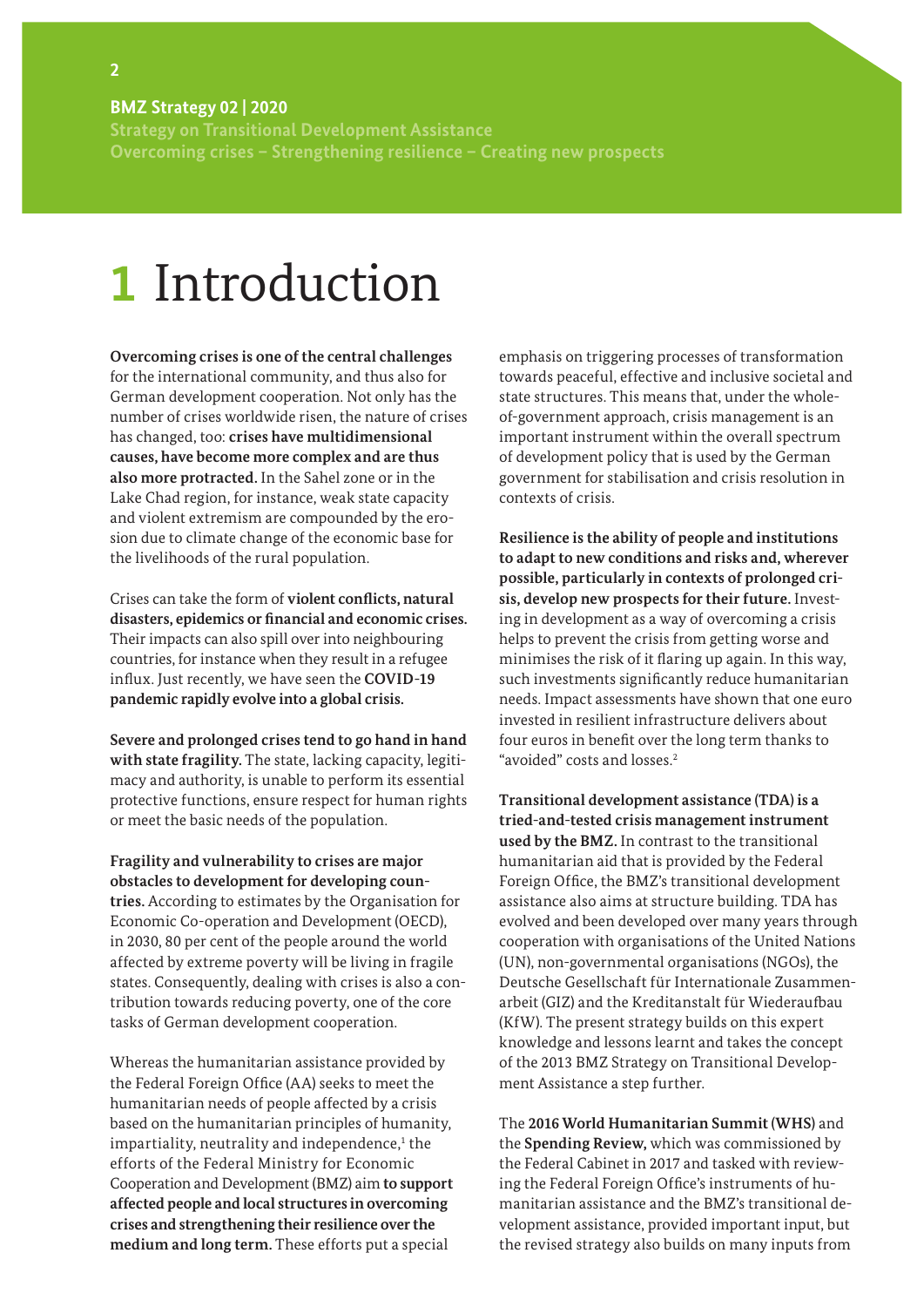**Strategy on Transitional Development Assistance Overcoming crises – Strengthening resilience – Creating new prospects** 

academia, practical lessons learnt from transitional development assistance projects and the Resilience Learning Initiative launched by the BMZ.

The new strategy takes into account the changes initiated by the **"BMZ 2030" reform process.3** The new TDA strategy is primarily geared towards the two core areas "peaceful and inclusive societies" and "a world without hunger" and, depending on the context, may also contribute to other core areas and initiative areas due to its multi-sector approach. The new quality criteria from the BMZ 2030 reform process are also to be taken into account in transitional development assistance projects. In addition, as an instrument for overcoming crises, TDA also plays a crucial role in the German government's peace and nexus partner countries. The BMZ's new country list also applies in principle to transitional development assistance.

The present strategy includes the **following new elements:**

- → **A clear focus on crisis management** to strengthen the resilience of vulnerable people and local structures. To this end, the BMZ is developing its concept of resilience further, using enhanced analysis tools.
- → **Stronger integration of impact and evaluation approaches** in TDA projects with a view to compiling evidence and elevating joint learning.
- → **More strategic embedding of TDA projects** in a whole-of-government approach for development cooperation and other activities carried out by the German government in a partner country. This includes a clear definition of the specific contribution of TDA, its objectives, and the exit plan for either successfully concluding the activities or transitioning them to other development cooperation projects. **In peace and nexus partner countries,** transitional development assistance supports the goal of "crisis prevention, conflict transformation and peacebuilding".
- → Better **operationalisation of the Humanitarian-Development-Peace Nexus** to reflect the "New Way of Working" agreed at the Humanitarian World Summit in 2016 in its three dimensions: humanitarian assistance, development cooperation and peacebuilding.
- → Stronger **integration of peacebuilding and civil conflict** transformation by creating a new field of action called "peaceful and inclusive communities". TDA thus makes a tangible contribution to the BMZ 2030 core area of "peaceful and inclusive societies" and helps to address the causes of displacement and irregular migration.
- → **Sustainable income generation as a crosscutting issue** for all fields of action.
- → Strategically-oriented expansion of **partnerships with UN organisations.**
- → Promotion of **innovative project approaches in TDA.**

This new strategy paper outlines the **challenges, goals, contexts, fields of action and modalities of TDA.** The strategy is a frame of reference for the BMZ and its implementing partners in shaping and implementing TDA projects. **In Chapter 6, in particular, the strategy sets out binding rules for the BMZ's implementing partners.** Provisions on the use of funds are also laid down in the funding guidelines "Krisenbewältigung, Wiederaufbau, Infrastruktur" (crisis management, reconstruction, infrastructure). Fact sheets explaining aspects of the strategy in more depth provide additional practical support for the planning and implementation of TDA projects.

Furthermore, the strategy lays the foundation for development policy dialogues between the BMZ and its partners both at home and abroad, including other ministries, governments of partner countries, other donors, international organisations and the interested public.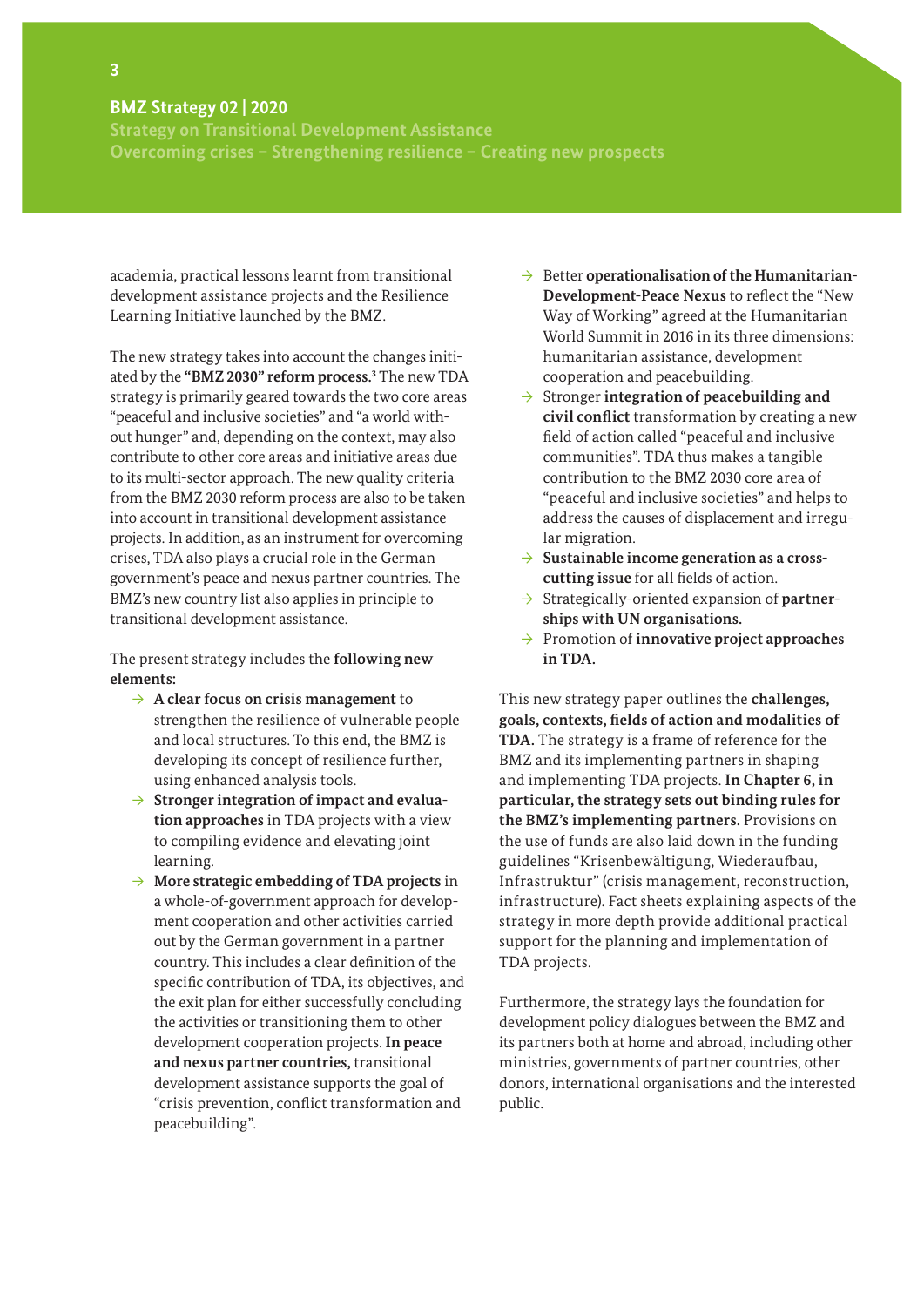**Strategy on Transitional Development Assistance Overcoming crises – Strengthening resilience – Creating new prospects** 

# **2** Our approach: transitional development assistance as an instrument for crisis management.

#### **Transitional development assistance builds a bridge ...**

- ... from life-saving measures to sustainable peaceful development.
- ... from humanitarian assistance to long-term development cooperation.
- ... from dependence on external help to capacity for self-help.
- ... from fragility to establishing resilient structures.
- ... from destruction to rebuilding safe and appropriate infrastructure.
- ... from stabilisation to adaptation and transformation.
- ... between policy fields, their ways of working and their objectives.

With TDA, the BMZ has a tried-and-tested, internationally unique instrument that **builds bridges in many directions both during and after crises.**  Consequently, there are also thematic overlaps with other instruments of the BMZ and the Federal Foreign Office, with these instruments being used not successively but in parallel in many contexts. The **unique strength** of the BMZ's **TDA approach** is that it **focuses strongly** on making vulnerable people and local structures more resilient to the consequences and impacts of crises. Moreover, **TDA as defined by the BMZ is development-oriented and thus clearly an element of development cooperation;** hence it differs from the humanitarian assistance provided by the Federal Foreign Office. Compared to other development cooperation instruments, TDA offers **many advantages for working in crisis contexts,** in particular:

- → It is an **instrument that can be used fast and flexibly, but also over a period of several years.** It thus offers both quick wins and longer-term impacts. Projects can be commissioned within just a few weeks and do not require any agreements under international law with the partner government.
- → It is deployed **locally and close to the target group.** Starting with the immediate needs of the most vulnerable population groups and local structures, but also considering their potential and abilities, TDA takes a bottom-up approach, prioritising local and decentralised development and thus seeking to connect with long-term development cooperation at the national level.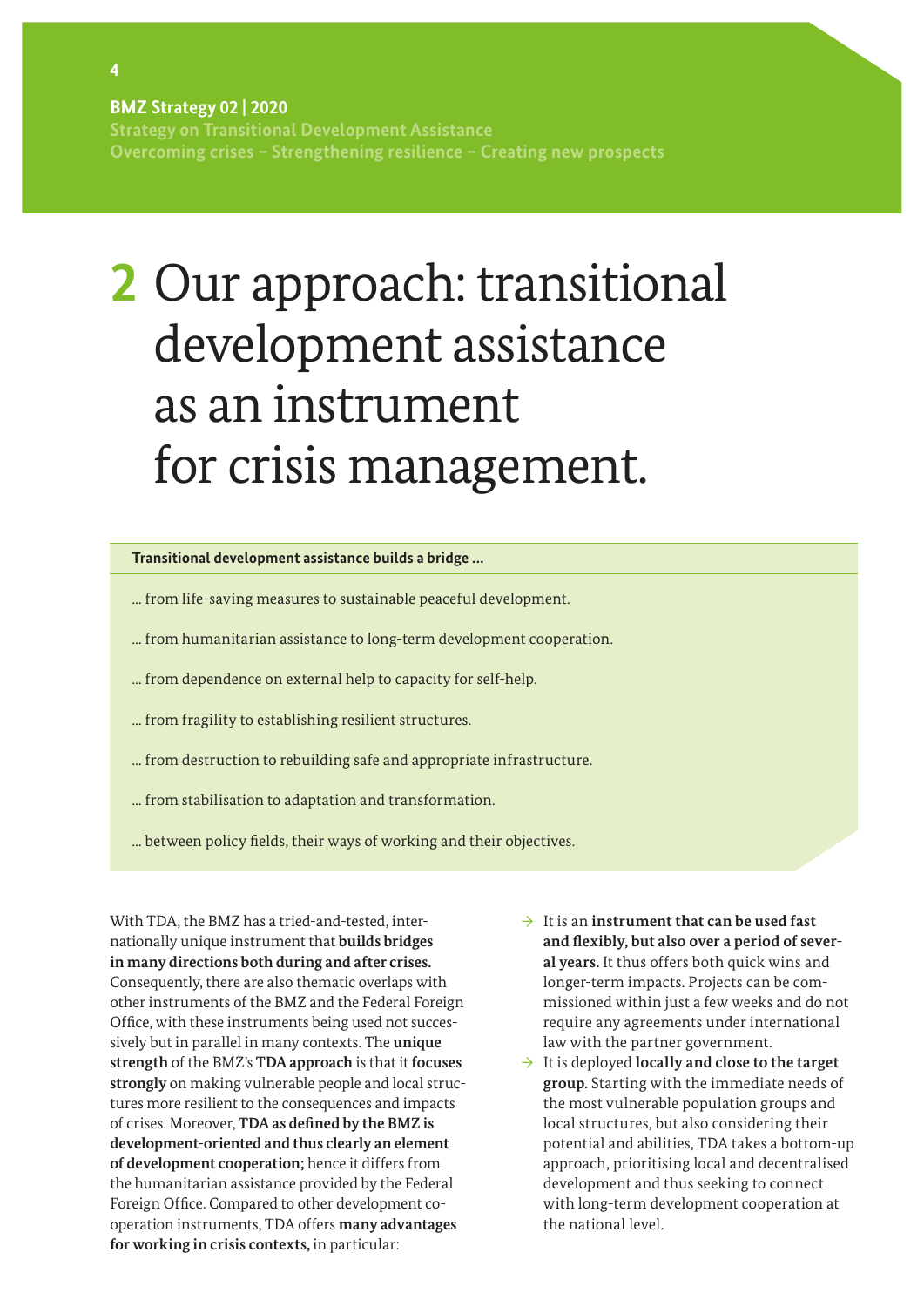**Strategy on Transitional Development Assistance Overcoming crises – Strengthening resilience – Creating new prospects** 

- → It is **context-specific and multi-sectoral.**  Overcoming crises at the local level always requires a whole set of measures that are tailored to the individual needs on the ground.
- $\rightarrow$  The **implementing partners** for TDA can be chosen **case-by-case:** depending on the comparative advantages of each partner and the particular challenges of a crisis, a range of actors – often working in tandem – can be used.

The BMZ's TDA is an integral component of the German government's efforts in contexts of crisis. Key success factors are continuous dialogue, joint analyses and coordinated planning by the relevant stakeholders, as described in the **Federal Government's Guidelines on Preventing Crises, Resolving Conflicts, Building Peace** of 2017 and the **Practical Guidelines on Preventing Crises, Resolving Conflicts, Building Peace** of 2019.

During the first **Humanitarian World Summit**  in 2016, Germany made a commitment to take a forward-looking, anticipatory approach, i.e. to promote **coherence and complementarity between humanitarian assistance and development cooperation.** With TDA, which allows the BMZ to combine short-, medium- and long-term approaches from its "toolkit", the Ministry is well positioned to honour this commitment.

Since TDA is an instrument aimed at promoting development and thus an element of development cooperation, it puts a focus – also in difficult fragile contexts – on achieving the **2030 Agenda** and aims to protect development achievements from the impacts of crises.

In the area of disaster response and disaster risk reduction, TDA is guided by the global **Sendai Framework for Disaster Risk Reduction 2015-2030,** which was signed by the German government in 2015.

Refugees, internally displaced persons and returnees are exposed to particular risks. Together with other instruments of the BMZ, TDA makes an important contribution towards implementing the **Global Compact on Refugees (GCR)** adopted in 2018 and the **Global Compact for Safe, Orderly and Regular** 

**Migration (GCM).** The aim of the GCR is to create longer-term prospects for refugees and for the population in host regions and to reduce pressure on host countries. This also includes enabling people living in a host country to shape their own lives and earn their living independently and in a safe environment. One of the aims of the GCM is to enable returning refugees to reintegrate successfully in their home regions. Here, too, TDA, which is closely interlinked and coordinated with other BMZ instruments (such as the Returning to New Opportunities programme), plays a pivotal role.

The BMZ's **most important partners in implementing TDA** are non-governmental organisations registered in Germany, the Gesellschaft für internationale Zusammenarbeit (GIZ), the Kreditanstalt für Wiederaufbau (KfW), various UN agencies, particularly the United Nations Children's Fund (UNICEF) and the United Nations World Food Programme (WFP) and, in individual cases, organisations of the International Red Cross and Red Crescent movement.

The BMZ also values its implementation partners as important dialogue partners for strategic and technical exchange. In addition to our regular exchange with non-governmental organisations, GIZ and KfW, **we also intend to intensify our partnerships with UN agencies** by engaging in a strategic exchange with them.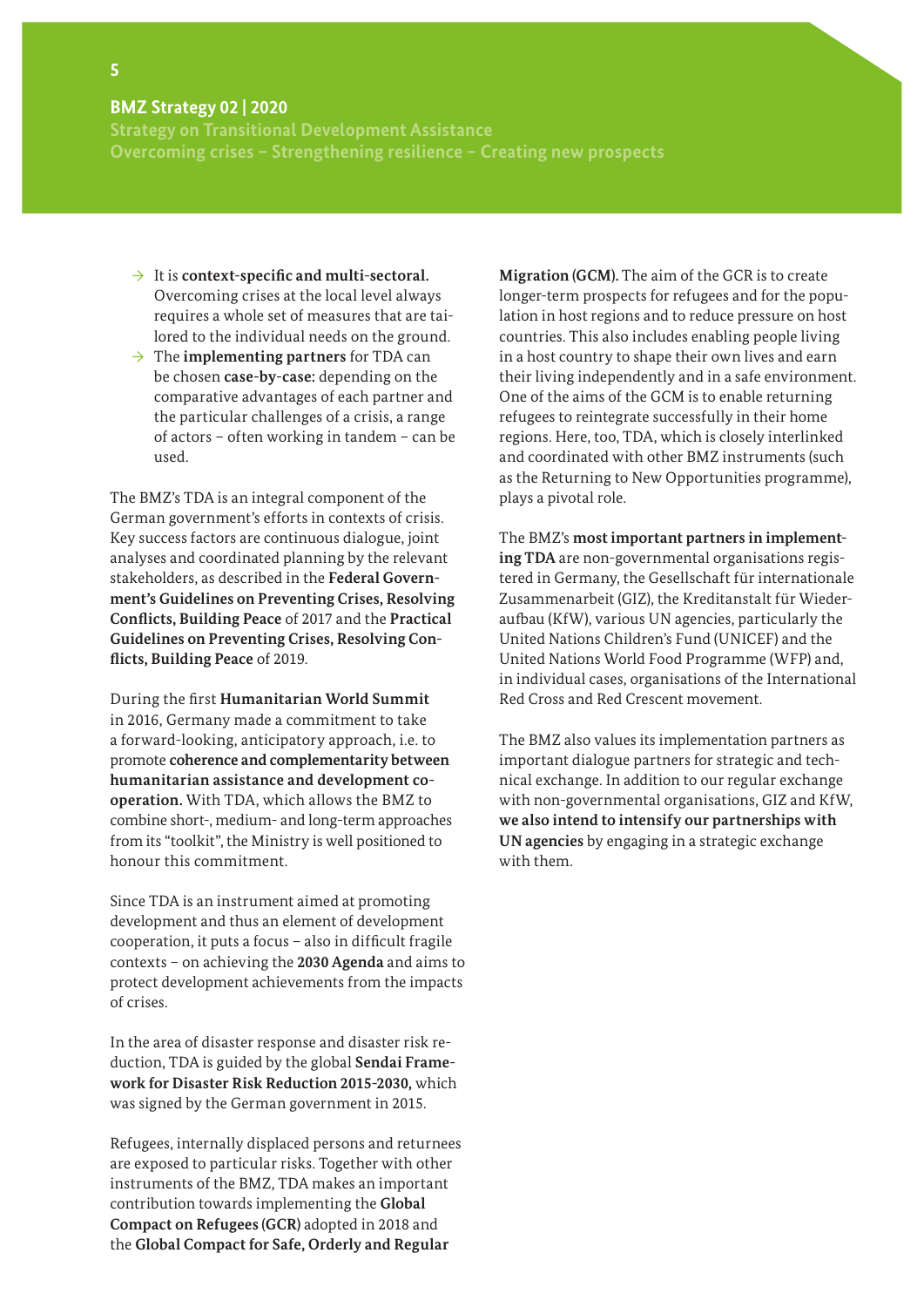#### **6**

#### **BMZ Strategy 02 | 2020**

**Strategy on Transitional Development Assistance Overcoming crises – Strengthening resilience – Creating new prospects** 

#### The **United Nations World Food Programme**

**(WFP)** is one of the German government's most important partners in fighting hunger and malnutrition worldwide. The BMZ supports WFP in contexts of crisis in particular, for example in Somalia, Lebanon and the Sahel region. Thematic priorities are food and nutrition security, strengthening resilience and promoting innovation. WFP programmes in these fields have a medium- to longterm focus and are funded over periods of several years. They thus have an integral role in fulfilling WFP's dual mandate of humanitarian assistance and development cooperation. In 2019, Germany was WFP's second largest bilateral donor with contributions of 771.9 million euros (of which 252 million euros was made available by the BMZ and 519.9 million euros by the Federal Foreign Office). Within the German government, the BMZ is the lead ministry for institutional cooperation with WFP.

#### The **United Nations Children's Fund (UNICEF)** is

one of the BMZ's key partners in supporting children and youth and in strengthening their rights worldwide. UNICEF has many years of experience and comparative advantages when it comes to working in contexts of crisis, one of the reasons being its dual humanitarian and development mandate. That is why the BMZ supports UNICEF primarily in crisis countries through transitional development assistance funds, providing multi-annual finance for measures in the areas of education, health, food security, and water, sanitation and hygiene (WASH), and for strengthening the rights of children and youth. This cooperation is currently focused on countries in the Middle East and in East and Central Africa. In 2019, Germany was UNICEF's third largest donor with total contributions of 438 million euros (of which 431 million euros came from the BMZ). Within the German government, the BMZ is the lead ministry for institutional cooperation with UNICEF.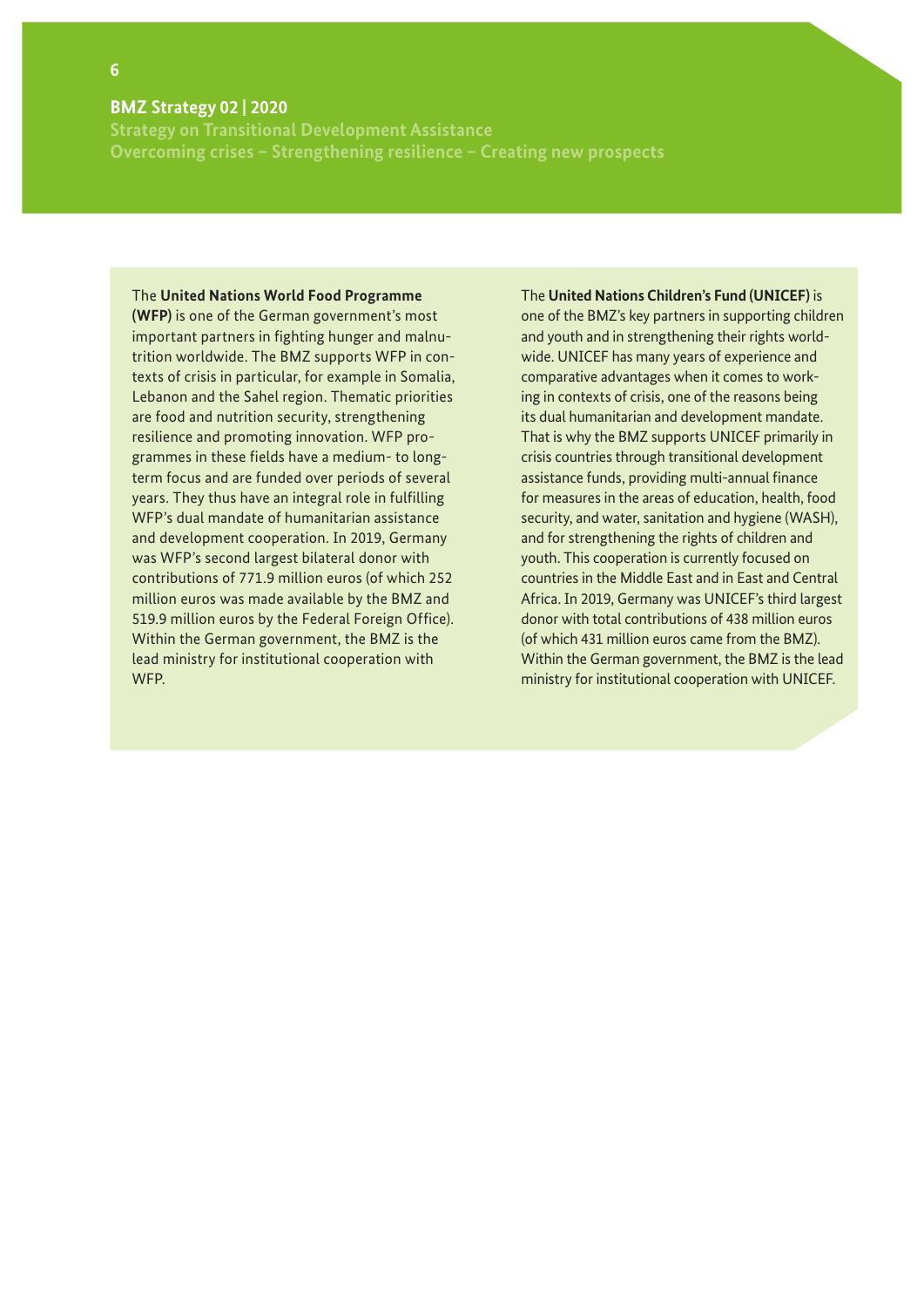**Strategy on Transitional Development Assistance Overcoming crises – Strengthening resilience – Creating new prospects** 

# **3** What is the goal of crisis management?

The overarching goal of crisis management is to strengthen the **resilience** of people and local structures to the impacts and consequences of crises. They are empowered to cope independently with crises and to prepare themselves for recurring stresses and strains. The aim here is to mitigate the negative effects of crises and gradually find ways to deal with their impacts permanently through structural changes. Following the principle of promoting participation and self-help, crisis management strengthens the development capacity of the people and structures affected, and promotes them in a targeted manner.

**Whose resilience is to be strengthened?** Measures aimed at dealing with crises directly address the target groups. At the **individual level** TDA promotes measures that are geared towards the needs, potentials, prospects and knowledge/skills of **particularly vulnerable population groups.** Their level of vulnerability before, during and in the aftermath of crises is determined both by their living situation (e.g. poverty, education and housing) and by any discrimination they may face as a result of their physical, social or other attributes such as gender, age, disability, sexual orientation, religious affiliation, ethnic background or legal status. Targeted efforts to enhance the participation of vulnerable people and population groups and making use of their skills and knowledge in the planning and implementation of projects play a significant role in triggering positive change. TDA pursues a human rights-based approach.

TDA also strengthens the ability to overcome crises at the **local level** and, in this way, supports the objective of structure-building. TDA projects work with local government structures – if they are fully functional

and unproblematic from a foreign policy perspective – or with civil society and/or the private sector. Such structures include, for instance, local administrations, non-governmental organisations, local networks, schools, health centres, small savings groups, peace committees or smallholders' associations. Efforts to strengthen their capacities are targeted and go beyond mere collaboration or coordination with the structures. Governmental or non-governmental structures are empowered to protect the livelihoods of the people affected in the event of a crisis and to provide important social services. Measures to fight and prevent corruption play a pivotal role, especially in contexts of crisis. Linking civil society and state structures as well as local and regional levels is important, too, so as to optimise service delivery, also with a view to ensuring human rights, encouraging self-help and making sure that measures are sustainable and effective over the longer term.

**How is resilience to be strengthened?** To understand better how the resilience of vulnerable people and local structures can be strengthened, first all the risks they are exposed to should be assessed. As a possible risk typology, the definition from the OECD States of Fragility Report with its five dimensions (political, societal, economic, environmental and security) can be used. On the basis of the risks identified, measures and goals which will strengthen resilience and help vulnerable people and local structures to overcome crises can then be defined. This is a change in perspective. Instead of looking at weaknesses, the **focus is on the strengths, potential and abilities** of the local population and structures. TDA thus aims to enable structural changes and strengthen the potential for transformation.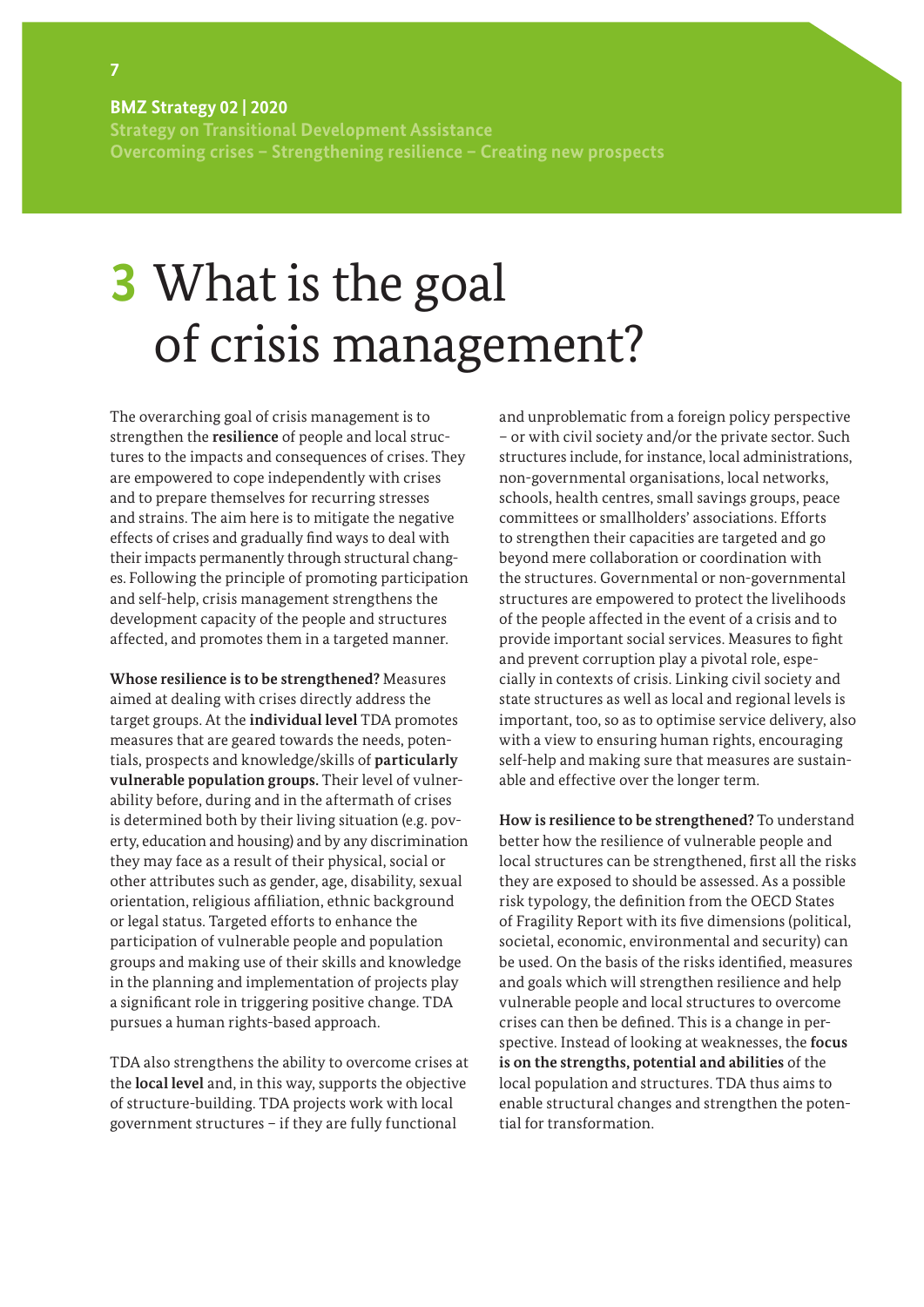**Overcoming crises – Strengthening resilience – Creating new prospects** 

#### **Stabilisation capacity Adaptation capacity Transformation capacity Strengthened capacity leads to greater stability Strengthened capacity leads to new positive courses of action Strengthened capacity leads to structural, systemic change ("building back better")** Enables people to meet their basic needs and enables structures to maintain their functionality thereby ensuring survival in times of crisis. **For example:**  $\rightarrow$  Temporary transfers to secure people's livelihoods and avoid negative coping mechanisms  $\rightarrow$  Maintaining the provision of basic services Empowers people and structures to adapt to long-term changes, cope with negative impacts and, ideally, minimise them. **For example:**  $\rightarrow$  Use of early-warning systems  $\rightarrow$  Improving access to and the quality of education  $\rightarrow$  Creating alternative incomegenerating opportunities and prospects for the future  $\rightarrow$  Strengthening local administrative structures Promotes structural change to create sustainable livelihoods by tackling the root causes of vulnerability (power structures, economic status, etc.) **For example:**  $\rightarrow$  Strengthening the economic and social role of particularly disadvantaged people  $\rightarrow$  Promoting local peace processes and inclusive social structures  $\rightarrow$  Investing in transformative infrastructure (energy, transport, water)

DA projects/programmes build resilience at three different levels (in accordance with the OECD definition<sup>4</sup>).

In order to make **TDA more impact-oriented,** the BMZ will be working with its implementing partners to **invest in better analytical capacity and improved data collection.** This is because it is typical for crisis contexts that the international community knows (too) little about what instruments and interventions can help strengthen resilience in concrete crises. In addition, it is difficult to obtain reliable data and information in contexts of crisis. At the same time, evaluations carried out in accordance with the OECD DAC evaluation standards and the upcoming BMZ guidelines for evaluating development cooperation activities will be established even more firmly as an integral part of TDA measures and the BMZ will develop an evaluation concept that includes all implementing partners in the evaluations. Moreover, the BMZ will be piloting innovative processes for accompanying impact monitoring. In this context, the BMZ strives to make use of the insights gained from evaluations for learning processes in collaboration with its implementing partners.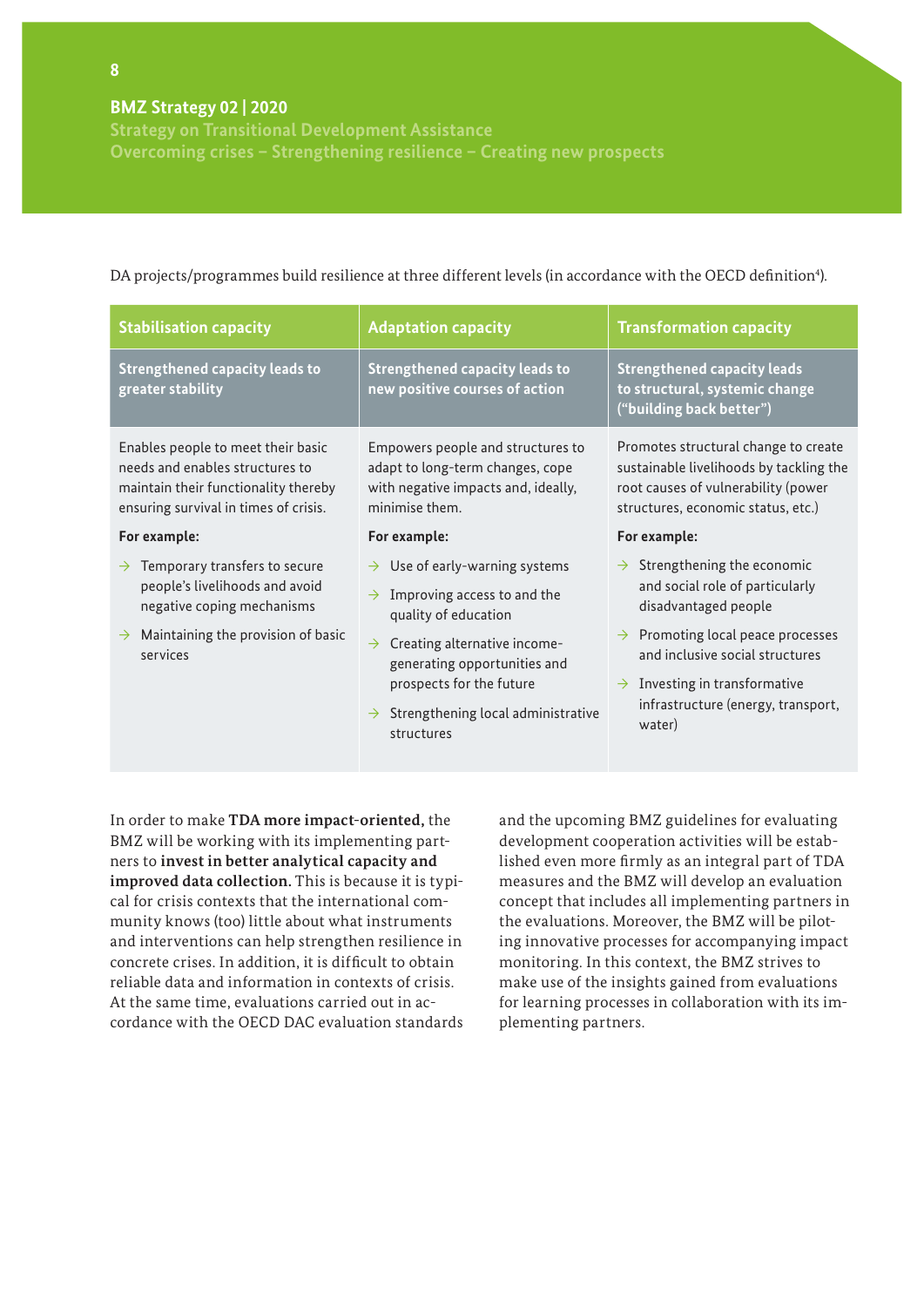**Strategy on Transitional Development Assistance Overcoming crises – Strengthening resilience – Creating new prospects** 

# **4** Where is TDA used for crisis management?

Overcoming crises is not just a goal, it is also a process. The process starts with the **outbreak of a crisis**  or the **existence of a protracted or recurring crisis.**  This is the basis for the BMZ to decide that TDA will be provided. But every crisis is different and crises may differ hugely depending on the context and due to historical, political and cultural factors; each crisis has **its own dynamics** – and some may have serious, destabilising impacts on neighbouring regions.

#### **When there is a crisis, additional criteria are relevant for the delivery of TDA:**

- → **state fragility** and
- → a **high level of vulnerability and risks** for the population,

because then the capacities of structures and people are limited and may not be sufficient to autonomously overcome crises without any supporting measures.

In **fragile states** there are often no or only weak legitimate institutions that protect the population against violent conflicts or extreme natural events, exert control over the state's territory and meet the basic needs of the population. Furthermore, fragility usually coincides with a very high level of poverty, social distrust and societal inequality. In many cases, inequality that already exists is exacerbated by crises.

**Vulnerable people** are usually hit hardest by crises as their security is jeopardised, they have the lowest capacity for self-help and essential social (public) services are not provided or not adequately provided by state institutions. In such situations, people who are particularly affected by poverty often fully lose their livelihoods and are vulnerable to serious human rights violations.

In the BMZ's peace and nexus partner countries, which were defined according to the BMZ 2030 reform proposals, the prerequisites for TDA are often to be found. Therefore, especially in these countries, TDA is an important instrument alongside other development cooperation instruments.

#### **Peace and nexus partners of the BMZ**

In this category, the BMZ works with various partners to tackle the structural causes of conflicts and displacement, contributes to stability and reconstruction, and strengthens potential for peace. This cooperation is geared towards the **German government's** overarching **objective of "Preventing Crises, Resolving Conflicts, Building Peace".** The BMZ will address issues flexibly according to where the most pressing needs are to be found. Depending on the country context, the BMZ chooses suitable state or non-state actors for the implementation of the measures and seeks in contexts of crisis in particular to collaborate closely with UN agencies or other multilateral partners, and also with other German ministries. Instruments are used in a flexible manner that is tailored to the national context in each case and the objectives that have been defined.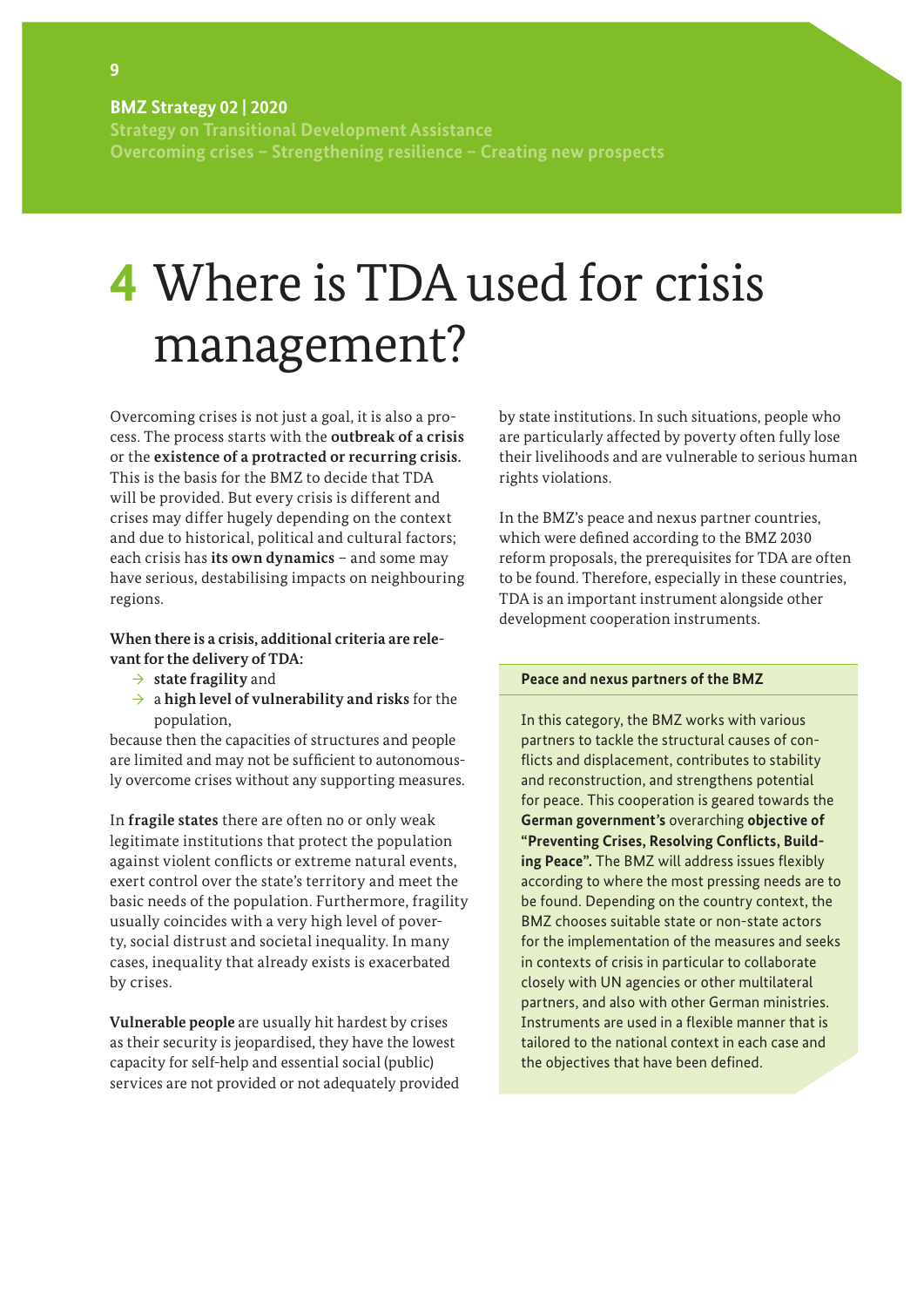**Strategy on Transitional Development Assistance Overcoming crises – Strengthening resilience – Creating new prospects** 

**Situations of violent conflict** are the biggest field of activity for TDA. In these situations TDA offers approaches that are adapted to the specific context. These approaches show where prospects for development can be found, despite existing uncertainties and risks, and promote the peaceful balancing of interests. Violent conflicts today occur especially often in contexts of fragile statehood and are frequently characterised by a very complex web of interests in pursuit of power and resources.

Since the Syrian civil war broke out and the group calling itself "Islamic State" grew stronger, many Syrians and Iraqis have sought refuge in the Kurdistan Region in **northern Iraq.** The local infrastructure there is not sufficiently well developed to meet the needs of the entire population. However, the level of destruction and insecurity means that it is still extremely difficult for people to return to liberated areas such as Nineveh or Anbar. Since 2016, the BMZ and the Federal Foreign Office have been implementing joint crisis response measures in the liberated areas, in line with the nexus approach: The Federal Foreign Office is concentrating its efforts on mine clearance to make the city of Mosul accessible again. GIZ is engaged in various activities on behalf of the BMZ, including building a new hospital, setting up schools, providing training for health workers and teachers, and implementing vocational training and peacebuilding measures. KfW is working with UNDP on the rehabilitation of two hospitals and parts of the university. Some 1.7 million people are benefiting from these measures.



TDA also comes into play in the context of **disasters** or **extreme natural events,** particularly in situations where these events cause severe destruction, or when they occur periodically or last a long time, as in the case of droughts, hurricanes, earthquakes or floods. The scope and the frequency of such events are growing exponentially; the reasons for this increase are climate change and intense urbanisation, among other things. The probability that a community will suffer damage from extreme natural events is determined to a significant extent by the degree of its vulnerability and the scope of the risks.



The countries of the **Sahel regio**n are afflicted by persistent high levels of food insecurity, the impacts of environmental and climate changes, e.g. recurrent droughts, and by political instability. The purpose of the joint Sahel Resilience Initiative launched by the BMZ and WFP is to bring about a sustainable improvement in the food and income situations of people especially affected by these difficult circumstances and strengthen their resilience to future crises. This is to be achieved by way of multi-annual, multisectoral, climate-adapted food and nutrition interventions, school feeding programmes, temporary social transfers and the development of important infrastructure. The interventions are carried out in close collaboration with state and other development actors (e.g. UNICEF, World Bank) at the national and local levels. Having been launched in 2018, the Initiative is currently already reaching 730,000 people.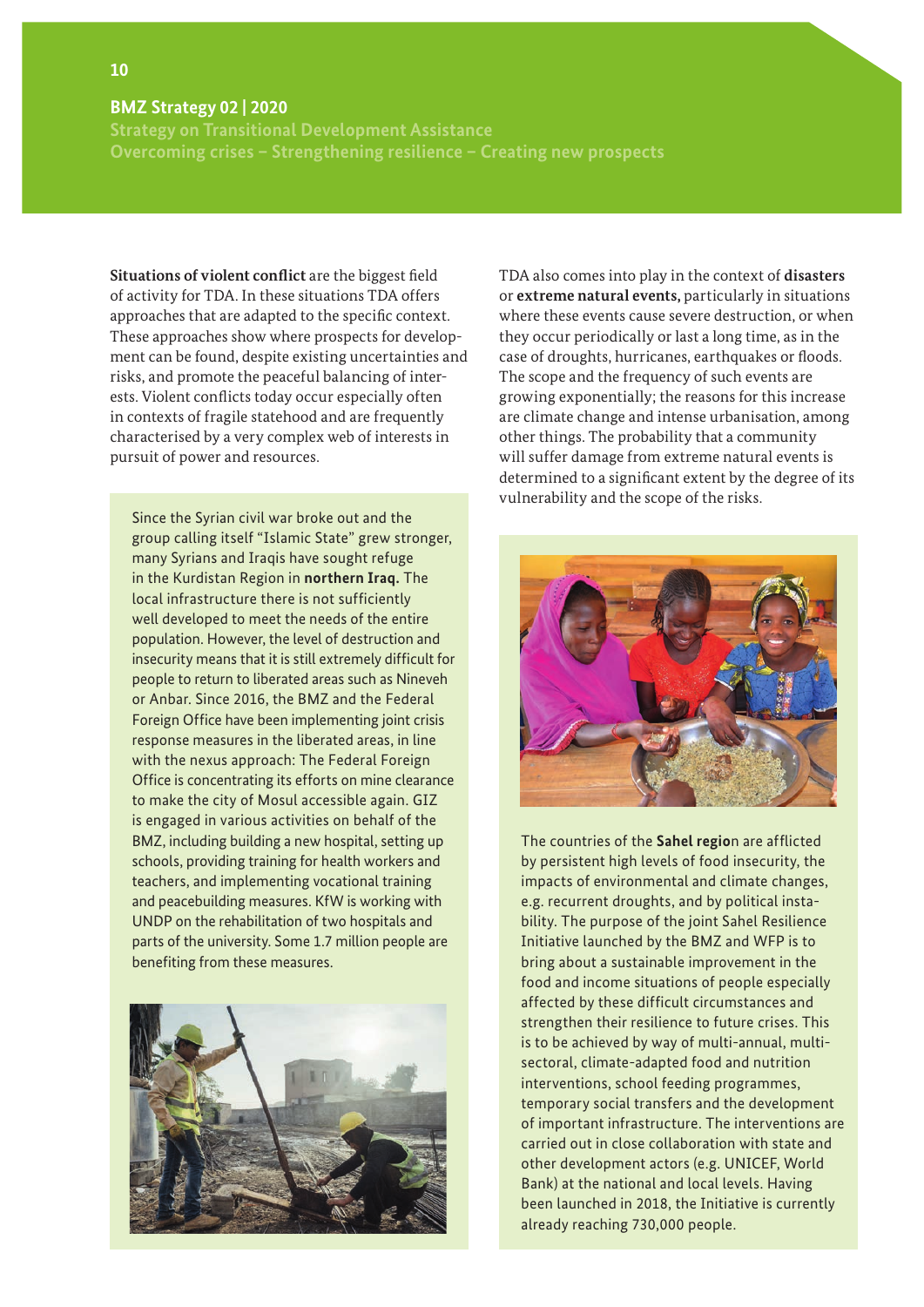**Strategy on Transitional Development Assistance Overcoming crises – Strengthening resilience – Creating new prospects** 

Another field of activity for TDA is responding to **epidemics** when public health systems, or other structures, are unable to cope with managing the crisis. In addition to strengthening structures for coping with crises, and for emergency planning and early warning, post-crisis measures are also an important topic. They involve, for instance, reintegrating people who have been sick into the community or revitalising affected communities.

In 2014/2015, about 28,000 people in **Guinea, Liberia** and **Sierra Leone** contracted Ebola, more than 11,000 died. The German aid agency Diakonie Katastrophenhilfe quickly provided support on the ground on behalf of the BMZ. It upgraded health facilities in Sierra Leone through construction measures and provided them with drugs, ambulances, lab units and infection-proof protective equipment. Training and further training courses for health workers were carried out and information campaigns developed, and people affected by the disease received psychosocial support. This not only stopped the spread of the disease but also laid the foundation for a permanently functioning health care system, benefiting about 635,000 women, men and children.



Crises do not stop at national borders. They often spill over into neighbouring countries. **That is why TDA also comes into play at the regional level and in neighbouring countries** of trouble spots. Examples of this are protracted refugee crises, such as in the neighbouring countries of Syria, in the Lake Chad region or in Bangladesh, for instance. The resilience of the neighbouring countries of countries in crisis is strengthened. This is important since host communities and local structures often cannot cope with the task of providing for refugees. But it is equally important to take an inclusive approach that targets not only the refugees but also the vulnerable local population, so as to avoid conflict.



When in 2017 almost 700,000 Rohingya refugees arrived from Myanmar within just a few weeks, this put an excessive burden on host communities in **Bangladesh.** As part of an intervention commissioned by the BMZ, UNICEF is giving 45,000 refugee children access to informal basic education by providing learning materials, establishing and equipping learning centres, and by arranging further training for teaching and support staff (including in the field of psychosocial stabilisation). The living situation of 70,000 youth and young adults inside the Rohingya camps and in the host communities is being improved by means of life skills training, education that promotes employment, community activities and access to protection and advisory measures.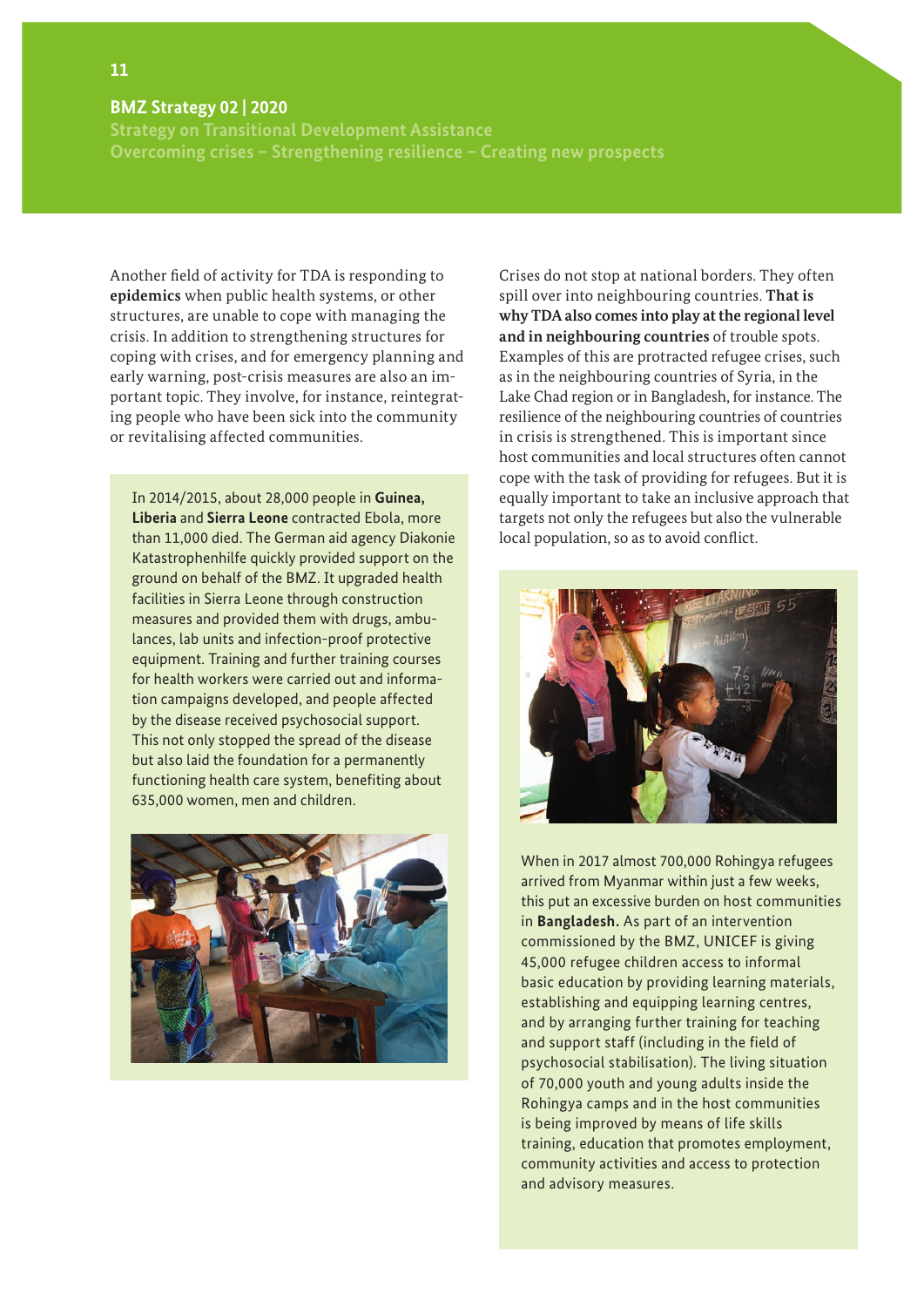**Strategy on Transitional Development Assistance Overcoming crises – Strengthening resilience – Creating new prospects** 

# **5** In which areas does TDA contribute to crisis management?

In order to improve the livelihoods of the people affected by crises in the most sustainable way possible, **TDA projects are usually multi-sectoral** and cover several fields of action. The health and water sectors, for instance, are a part of both rehabilitation and food security. **Income-generating measures can be used as a cross-cutting issue in all fields of action** because such measures can, for instance, be a way to secure access to food. In addition, vocational training ensures that better quality basic services are provided, and economic recovery is promoted. At the same time, incomegenerating measures support the social and economic participation of vulnerable population groups.

TDA has four specific fields of action, with the new field of action "peaceful and inclusive communities" being introduced with this strategy. Over the years, the other three fields of action have been particularly relevant for overcoming crises. All four fields of action contribute towards implementing the new BMZ 2030 reform strategy, especially in the two core areas of "Peaceful and inclusive societies" and "A world without hunger".

### **5.1 FOOD AND NUTRITION SECURITY**

**Hunger and malnutrition are two of the biggest obstacles to development.** They not only limit the development prospects of individuals and households but also deprive regions and states of an important basis for sustainable economic and social development. **Crises negatively impact on the food and nutrition security of the people affected.** This in turn can cause new conflicts or exacerbate existing ones. TDA helps to break this cycle and to improve, in a sustainable manner, the food and nutrition security, both in terms of quality and quantity, of particularly vulnerable groups. Through the "food and nutrition security"

field of action, TDA can make effective contributions within the BMZ's **core area "A world without hunger".**

Measures in this field are geared towards ensuring that: (a) safe and nutritious food is continuously available in sufficient quantities, (b) the people affected have physical, social and economic access to such food and (c) the people affected know what constitutes a healthy and balanced diet ("use") and their health condition is such that proper physiological intake ("utilisation") of nutrients is possible. This rights-based multidimensional and multi-sectoral understanding of food and nutrition security also takes into account other sectors such as education, water and health as they play a part in the use and the utilisation of food.

#### **Examples of measures are:**

- → **Availability:** (re-)starting agricultural production, e.g. by providing seeds, extension services regarding enhanced cultivation techniques, preventing post-harvest losses, improving animal health, and restoring and conserving the natural means of production (e.g. erosion protection measures).
- → **Access:** temporary social transfers, i.e. provision of food, vouchers or cash (conditional or non-conditional), school feeding programmes, income-generating measures, e.g. introducing techniques for processing agricultural and animal products, improving market access or further training measures and temporary employment measures.
- → **Use and utilisation:** nutrition counselling and enhancing infant and young child feeding practices, food supplementation using micronutrient products and fortified foods, raising hygiene awareness, structural improvements in access to basic healthcare services and to clean water and sanitation.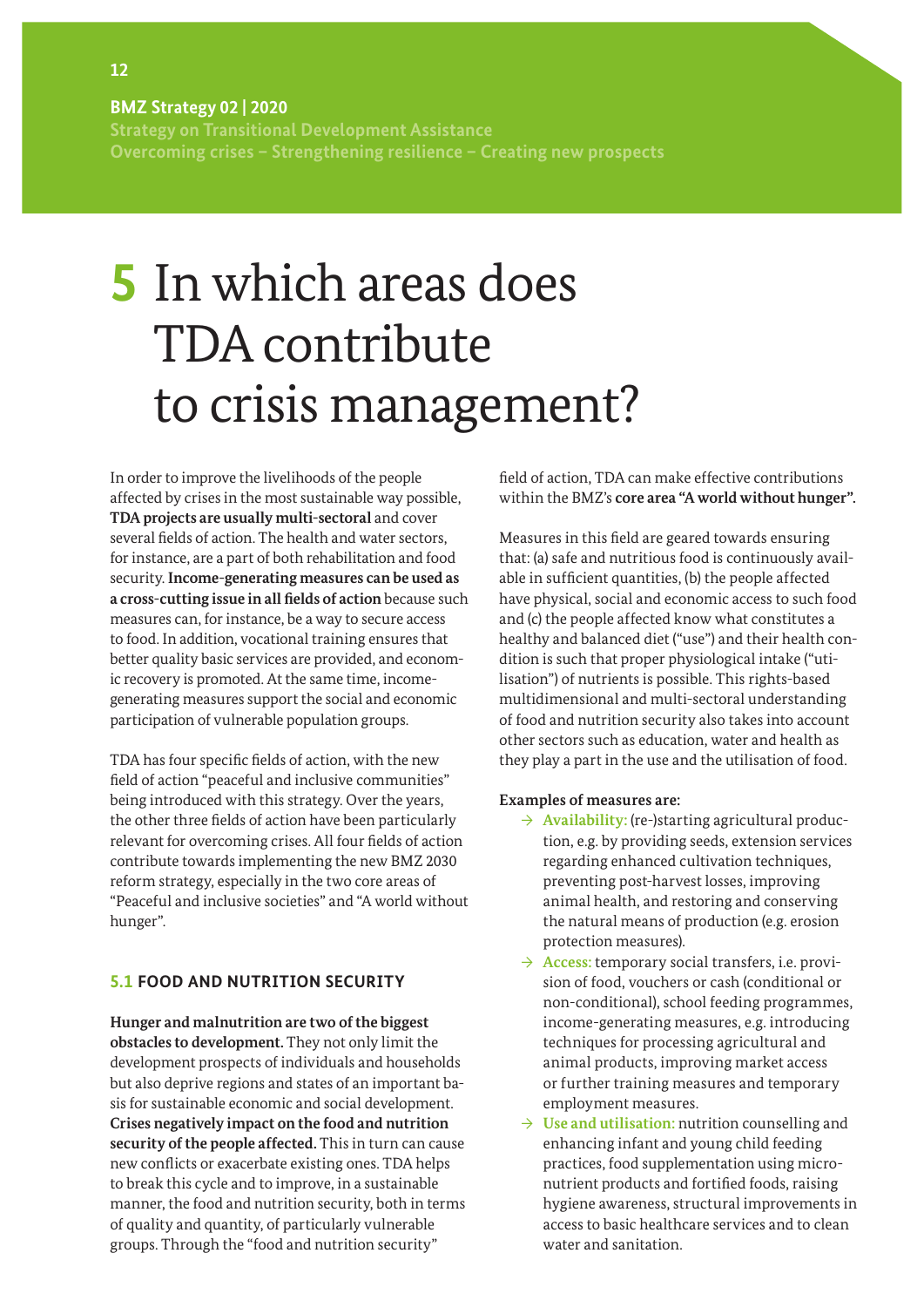**Strategy on Transitional Development Assistance Overcoming crises – Strengthening resilience – Creating new prospects** 

### **5.2 REBUILDING BASIC INFRASTRUCTURE AND SERVICES**

Disasters and violent conflicts frequently cause widespread destruction or inadequate availability of basic infrastructure. This often affects drinking water systems, schools and health centres, but also roads and bridges. The state has been weakened and is often unable to provide social and administrative services for the population. It is crucial, therefore, to enable **both the population and local structures to drive social and economic reconstruction processes themselves over the medium to long term.** All reconstruction measures are designed as communitybased development processes and closely involve local and traditional structures on the ground. The aim is to enable all population groups to have access to resilient basic infrastructure and basic services. Using earthquake-, storm- and flood-resistant, accessible and environmentally sound construction methods that comply with the recommendations of a risk analysis ("building back better") is an important basis for this work.

Efforts **focus not only on the physical reconstruction** of basic infrastructure **but also on social reconstruction.** The aim is to restore local capacities for the provision of social services and local economic cycles (e.g. through the rehabilitation of market places, support for small businesses and cash for work). Survivors of armed conflicts and disasters are to be reintegrated into society. People who are disadvantaged and/or have experienced extreme stress need social services that strengthen their individual resilience. Often, it is difficult for them to access such services: sometimes adequate services are unavailable, sometimes people are directly denied access, or they are unable to use the services because they have a need for social withdrawal, or their level of distrust is high. That is why social workers, teachers, health professionals and employees of local partner organisations are given guidance and training on aspects like child protection, involving persons with disabilities, or mental health and psychosocial support (MHPSS). They can thus effectively take into account the needs of the most vulnerable groups in the implementation of project measures and contribute to rebuilding society in this regard, too.

#### **Examples of measures are:**

- $\rightarrow$  Rehabilitation or construction and maintenance of basic infrastructure, including as part of cash for work or food for work measures.
- $\rightarrow$  Building and strengthening the capacity of target groups and service-providers in the area of physical reconstruction and maintaining infrastructure.
- $\rightarrow$  Supporting governmental and civil society structures by strengthening institutional, technical and professional capacities for providing basic services and planning disasterresilient infrastructure.
- $\rightarrow$  Vocational training and further training for skilled staff so they can ensure the provision of basic services in situations of crisis, e.g. in the health or education sectors.
- $\rightarrow$  Setting up support structures for persons with special and/or protection needs, e.g. by upskilling national staff in various sectors.

#### **5.3 DISASTER RISK MANAGEMENT**

Disaster risk management (DRM) describes the process of planning, implementing, evaluating and adapting strategies, procedures and measures with a view to **mitigating the risks and impacts of disasters or, ideally, preventing them altogether.**

Disaster risk reduction can be achieved both by reducing the population's exposure and vulnerability to risks and by strengthening their stabilisation and adaptation capacities.

The BMZ uses a comprehensive approach, whenever possible, in order to meet the range of challenges associated with disaster response. This approach includes measures along the entire cycle of disaster risk management: risk analysis, disaster prevention, structural disaster preparedness, resilient reconstruction/rehabilitation, risk mitigation and transfer of residual risk.

In addition to the risk posed by natural hazards, there are often other risks such as undernutrition or malnutrition and insecurity. **DRM is therefore part of a broader resilience approach that improves resilience to various risks.** This means that DRM measures are shaped in a way that helps not only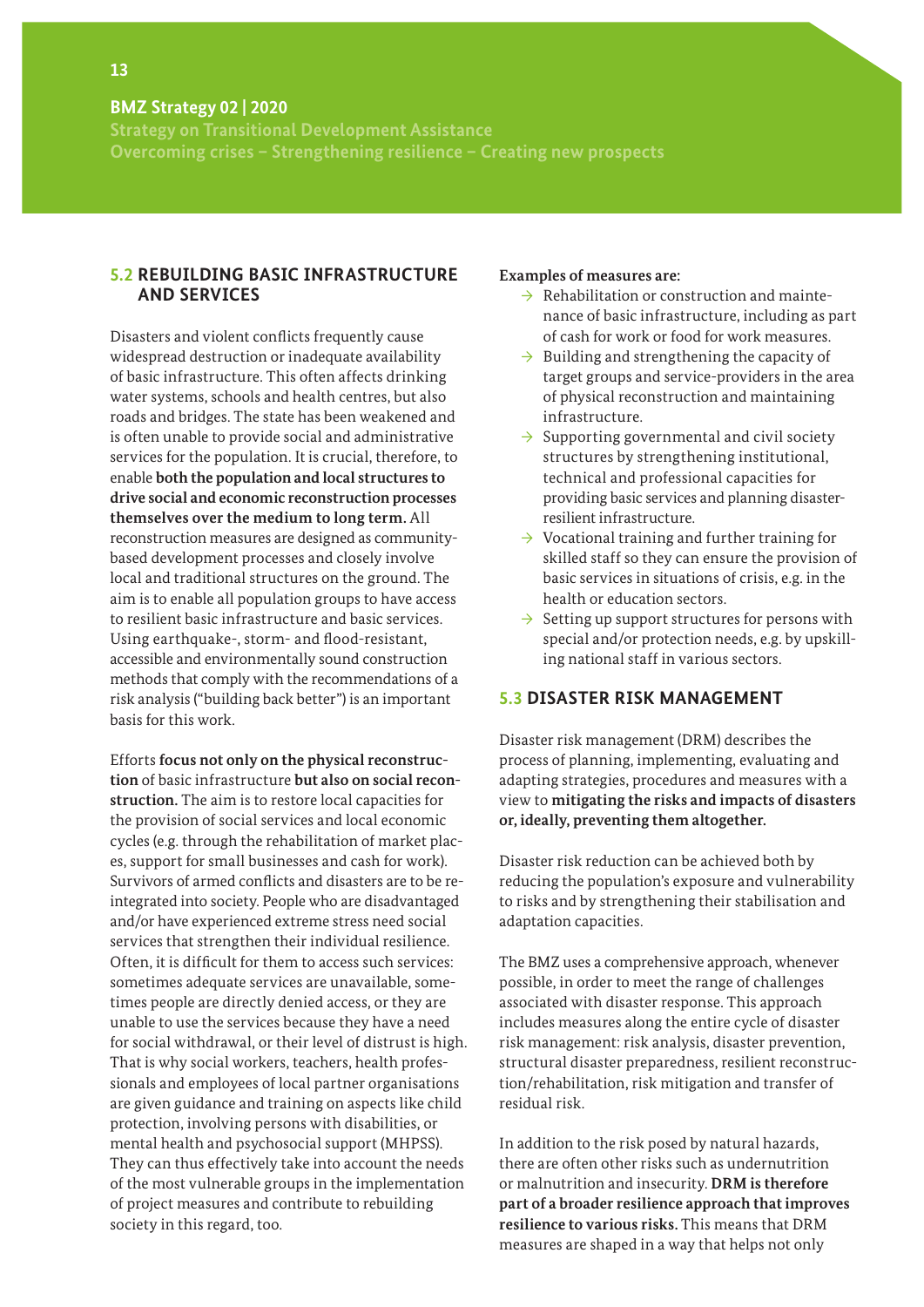**Strategy on Transitional Development Assistance Overcoming crises – Strengthening resilience – Creating new prospects** 

to reduce risks but also to achieve further tangible improvements (e.g. increased incomes, improved access to basic services, visible improvements to infrastructure). In fragile states which have very limited internal capacities and are exposed to periodic, structural disaster risks, the BMZ also contributes to structural reconstruction. Such efforts also take adaptation to future risks into account right from the start (building back better). For instance, with a view to limiting any future negative impacts from climate change, measures are adapted to make them climate smart and are complemented by additional measures for climate change adaptation. In fragile and conflictstruck states, conflict-sensitive DRM measures can also help to build peace.

#### **Examples of measures are:**

- $\rightarrow$  Risk analyses: analysis of hazards/exposure, vulnerability and the capacities of society (including human rights situation).
- $\rightarrow$  Prevention measures: constructional/technical (e.g. dams, protective walls) and normative/ non-material measures (e.g. land use planning, building standards).
- $\rightarrow$  Activities for structural and systemic preparation for disasters: e.g. strengthening the capacities of emergency services and hospitals, early warning systems, legal frameworks, contingency plans, setting up local DRM committees, and raising awareness and strengthening the capacities of the population through school lessons, radio programmes and information events.
- $\rightarrow$  Using financing solutions to transfer residual risks, e.g. insurance, risk funds.

### **5.4 PEACEFUL AND INCLUSIVE COMMUNITIES**

**Rebuilding societies also means promoting peaceful and inclusive communities.** That is why many TDA measures combine the rehabilitation of infrastructure and basic services with the promotion of **measures aimed at fostering peaceful coexistence, social cohesion or peacebuilding.** This may also mean, depending on the situation, reconstituting society at the local level and integrating new groups, e.g. internally displaced persons, refugees, returnees, etc. ("building back better"). Here, the BMZ takes into consideration the findings of the **World Bank study "Building for Peace".** The aim is to **strengthen the population and local structures so as to resolve conflicts peacefully at the local level and close to the target groups, thus preventing new conflicts from arising.** 

Local conflicts can fuel or even trigger violent national conflicts. And whilst political solutions to intrastate conflicts are usually developed at the national level, such solutions – e.g. returning land or reconciliation processes – are mainly implemented at the local level. **That is why TDA primarily targets the local level.** This also entails strengthening equal access to natural resources (e.g. water) and services and enhancing participation opportunities for all population groups, with a view, for example, to avoiding conflicts over resources and promoting social cohesion.

Through its new field of action "Peaceful and inclusive communities", TDA makes a concrete contribution to the BMZ's **core area "peaceful and inclusive societies".** 

Generally speaking, the transitional development assistance provided by the BMZ in this field of action must comply with certain minimum standards: peacebuilding measures must be clearly identified as elements of a secondary or principle objective in accordance with the BMZ strategy paper "Development for Peace and Security" and the follow-up strategy on the core area "Peaceful and inclusive societies".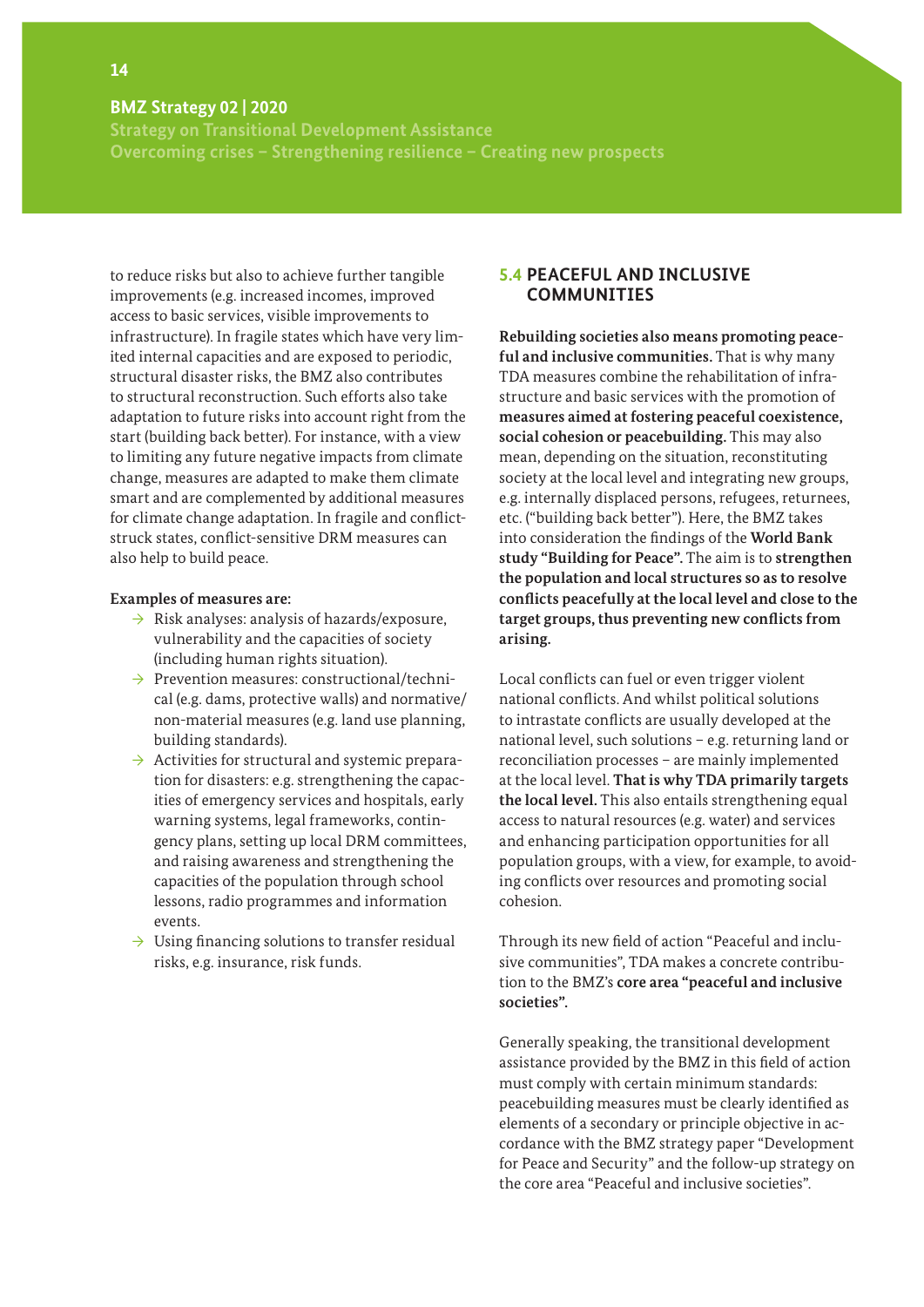**Strategy on Transitional Development Assistance Overcoming crises – Strengthening resilience – Creating new prospects** 

#### **Examples of measures are:**

- $\rightarrow$  Capacity building enhancing the capacity of civil society and governmental structures to contribute to non-violent conflict transformation.
- $\rightarrow$  Promoting social cohesion and overcoming discriminating and violence-related stereotypical roles and social norms that condone violence, by establishing or strengthening dialogue forums, women's groups, youth committees, etc.
- $\rightarrow$  Mainstreaming peace education, non-violent conflict transformation, etc. within the education sector.
- $\rightarrow$  Measures to prevent sexualised and genderbased violence.
- $\rightarrow$  Strengthening the active participation of all population groups – also with a special emphasis on involving vulnerable groups – in elections and local peace and reconciliation processes, for example.
- $\rightarrow$  Promoting equal and gender-sensitive access to (natural) resources and public services by different groups who are in conflict with each other.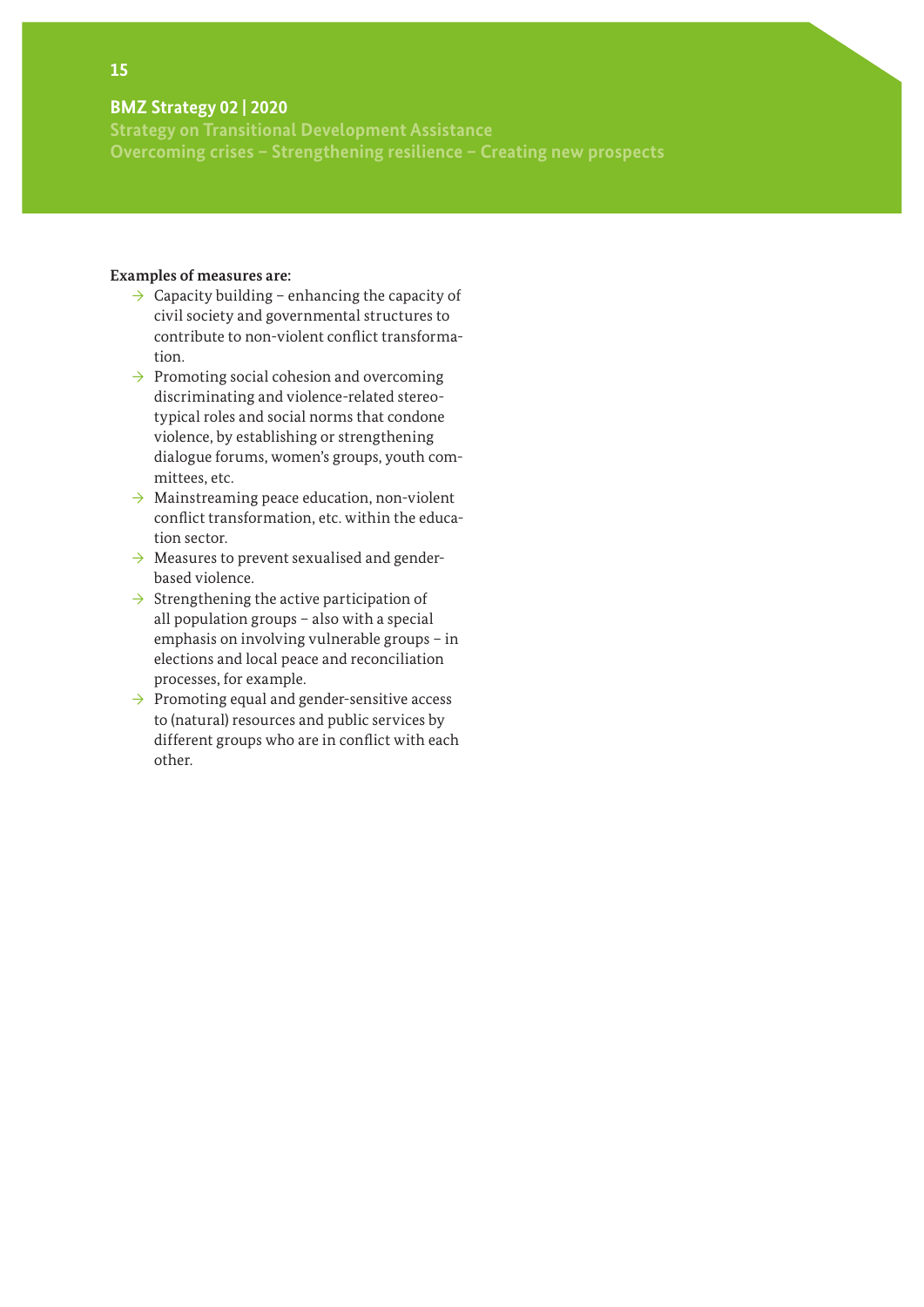**Strategy on Transitional Development Assistance Overcoming crises – Strengthening resilience – Creating new prospects** 

# **6** How does TDA contribute to crisis management?

When working in contexts of crisis, which are as a general rule extremely dynamic and volatile, it is not just what is done but also how it is done that matters.

In each context, TDA is never an isolated effort but part of the overall development cooperation approach and of the coordinated approach by the German government. It is important, therefore, to define right from the beginning **the strategic contribution that TDA can make** as part of a holistic approach, e.g. in what region, in what sector and with which implementing partner it is to be delivered. The BMZ defines this strategic direction anew for the countries receiving TDA before each commitment year. Orientation for the BMZ's TDA comes from the needs outlined in international aid plans, existing country strategies of the German government, a joint analysis and coordinated planning by the BMZ and the Federal Foreign Office, and an assessment of preceding interventions. The BMZ shares the strategic framework with its implementing partners so as to provide guidance for future interventions.

The BMZ's implementing partners are invited to submit proposals for TDA projects based on the strategic guidelines. The projects are required to take into account the new quality criteria introduced with "BMZ 2030". In addition, the **standards outlined in this document are binding** and all implementing partners must comply with them when designing and delivering TDA projects.

**a) Focus on strengthening resilience:** All applications for new projects should state clearly what target group and/or institution is to be strengthened with a view to supporting crisis management, what risks and hazards these groups/ institutions are exposed to, what capacities need to be strengthened in which sectors in order to increase resilience, the time period and which activities will be pursued. Such a **resilience analysis** is always the starting point when designing

a TDA project. The analysis produces clear goals and impacts for building resilience, which need to be reflected in the results matrix. When designing and supporting projects, implementing partners should make more use of the lessons learnt from impact evaluations or behavioural science approaches.

- **b) Nexus implementation:** The BMZ's TDA is the bridge that links all three dimensions of the Humanitarian-Development-Peace Nexus of development cooperation. All applications for TDA projects should describe how the new project relates to the three dimensions.
	- → **Humanitarian assistance:** How does the project tie in with humanitarian assistance interventions? "Collective outcomes" (common goals for humanitarian assistance and development cooperation), e.g. from UN aid plans, can provide guidance in this respect. The BMZ specifically promotes project and programme planning that is compatible with the nexus approach, i.e. combining different approaches so as to ensure that funds are used effectively and efficiently and the quality of implementation is improved. The BMZ coordinates nexus-compatible projects, e.g. projects by NGOs, with the Federal Foreign Office.
	- → **Other development cooperation measures:**  TDA projects always focus on structure building. Structure building measures are a starting point for other, longer-term development cooperation projects. If thematic priority areas or core areas of bilateral development cooperation have already been agreed with the partner government and if it makes sense from a strategic perspective, TDA should link up with these areas.
	- $\rightarrow$  **Peacebuilding:** In volatile crises, the sustainability of projects that focus exclusively on, for example, reconstruction/rehabilitation cannot be ensured if they do not include and take into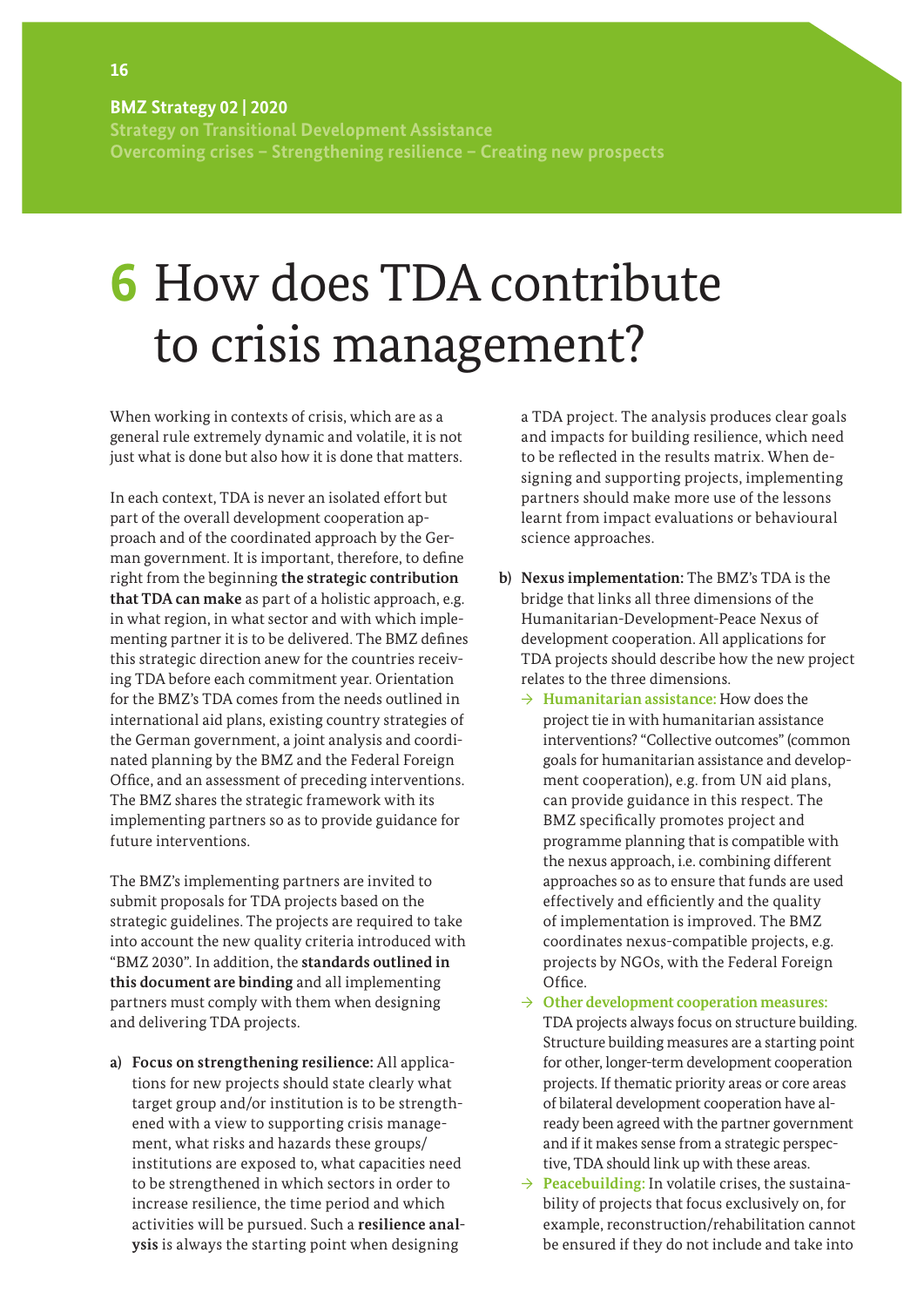**Strategy on Transitional Development Assistance Overcoming crises – Strengthening resilience – Creating new prospects** 

account the social context where these measures take place. In violent conflicts, in particular, it is therefore essential to have peacebuilding measures and measures to promote social cohesion that are being implemented within the overall framework of the project.

#### **A new format: joint nexus projects by the Federal Foreign Office and the BMZ**

In Lebanon, Medico International has been working since 2019 on two parallel projects funded by the Foreign Office and the BMZ that combine humanitarian assistance and TDA, and are geared towards a collective outcome. As part of the humanitarian assistance, medical care is being provided, lab analyses are being carried out and training in nutrition, immunisation and hygiene is being provided. TDA activities in the form of advisory services and treatment for reproductive health while strengthening the capacities and quality of six health centres are complementing these efforts. Because of the inter-ministerial coordination and the breadth of the measures, it is possible to reach more people and strengthen their resilience to future crises than if the two ministries were organising their measures individually. The measures are improving the health situation of 59,400 Syrian refugees and 16,900 vulnerable Lebanese citizens.



- **c) Exit strategy:** As TDA measures are carried out over a limited period of time, it is important to define clear and sustainable goals for each project and draft an exit strategy when first designing the project. The people affected, local actors, implementing partners and other development actors and projects are included in this process. The following exit scenarios are possible:
	- $\rightarrow$  Goal achievement: the most important option is to exit having achieved the goal of making the affected people and local structures permanently more resilient through the TDA intervention.
	- $\rightarrow$  Handing over activities to local state structures or national partner organisations.
	- $\rightarrow$  Transitioning activities into other German development cooperation projects if they fit the portfolio or into other donors' development cooperation programmes.
- **d) Peace and Conflict Analysis (PCA):** Continuous monitoring, ongoing reflection on implementation risks and taking the **"do no harm" principle** into account are essential so as to rule out possible negative impacts and introduce conflictreducing measures. It is also necessary to avoid a situation where the measures are at variance with political conflict resolution processes, e.g. through the choice of local partners. In countries with potential for conflict escalation in particular, the provisions and procedures of the **BMZ strategy paper "Development for Peace and Security" and the follow-up strategy on the core area "Peaceful and inclusive societies"** apply. The aim is to act in a manner that is conflict-sensitive, is risk-aware, and minimises risks and builds peace. In countries with higher or acute potential for conflict escalation, a **Peace and Conflict Analysis (PCA)** must be carried out for each project, and it must be possible for projects in this context to **have a peace and**  security 1 marker<sup>5</sup> as a minimum. Exceptions are permissible in duly substantiated cases. In conflict contexts use should be made of political and economic analyses.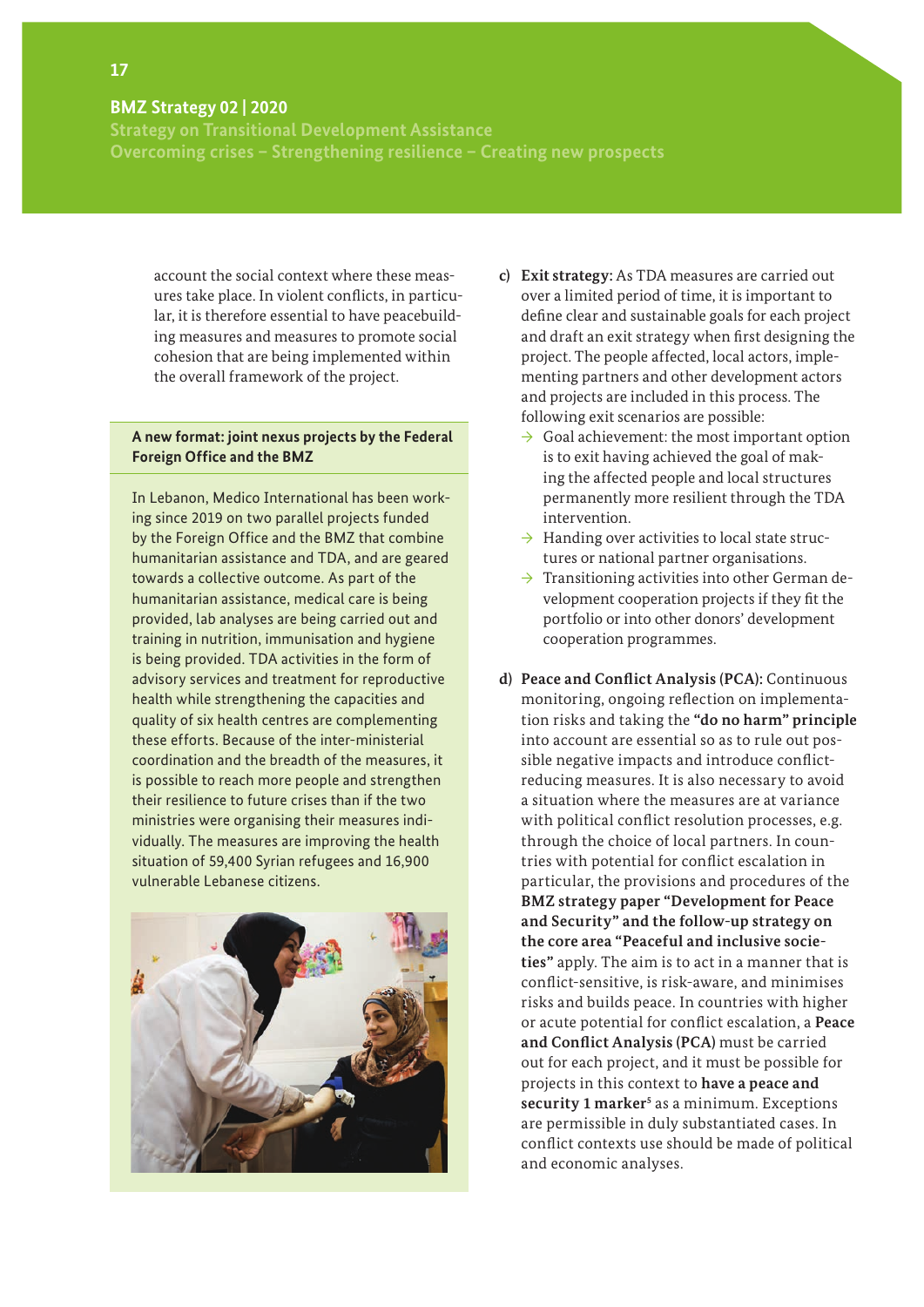**Strategy on Transitional Development Assistance Overcoming crises – Strengthening resilience – Creating new prospects** 

- e) **Including the most vulnerable groups and taking account of gender aspects:** Since people of different gender, age and sexual orientation and people with and without disabilities are affected differently by crises, their respective prospects, potentials and needs must be taken into account from the start. One focus here is also on people who are affected by multiple discriminations, who not only face a lack of gender equality but are confronted by other forms of discrimination as well. For example, when they are members of an ethnic minority, are living with disabilities or their homes are in particularly remote areas. For the BMZ to decide to provide TDA, a thorough **gender analysis** which forms the basis for a new project must be carried out and the planned project must be awarded **at least a gender equality 1 marker.6** Exceptions are permissible in duly substantiated cases. Hence TDA helps, among other things, to achieve the goals of the **second national plan of action for the implementation of UN Resolution 1325.**
- f) **OECD-DAC standards:** TDA measures are planned and implemented in compliance with the international standards and principles of development cooperation as laid down by the OECD Development Assistance Committee (DAC). This includes

ensuring the relevance and appropriateness of the measures by means of needs and intervention analyses, and also demonstrating **effectiveness, efficiency, development impacts, sustainability, coherence and complementarity.** 

g) **Observance of EU/UN sanctions regulations:** In conflict contexts, too, implementation partners are still required to observe any EU/UN sanctions regulations that may be in place when transferring funds to beneficiaries.

Also important for the BMZ is that more use be made of **innovative technologies, approaches and methods**  in TDA. The intention is to ensure, working with implementation partners, that projects in crisis contexts are made even more effective, efficient and relevant. For example, by using 3-D printing it is possible to provide spare parts and medical equipment quickly and efficiently on the spot. Using this technology is also a way to offer young people interesting training and job prospects adapted to the local situation. Besides the use of technology solutions, other innovations are new organisational approaches, the further development of internal processes and the transfer of existing approaches to new contexts. **The BMZ will support the establishment of a network for exchange on innovation.**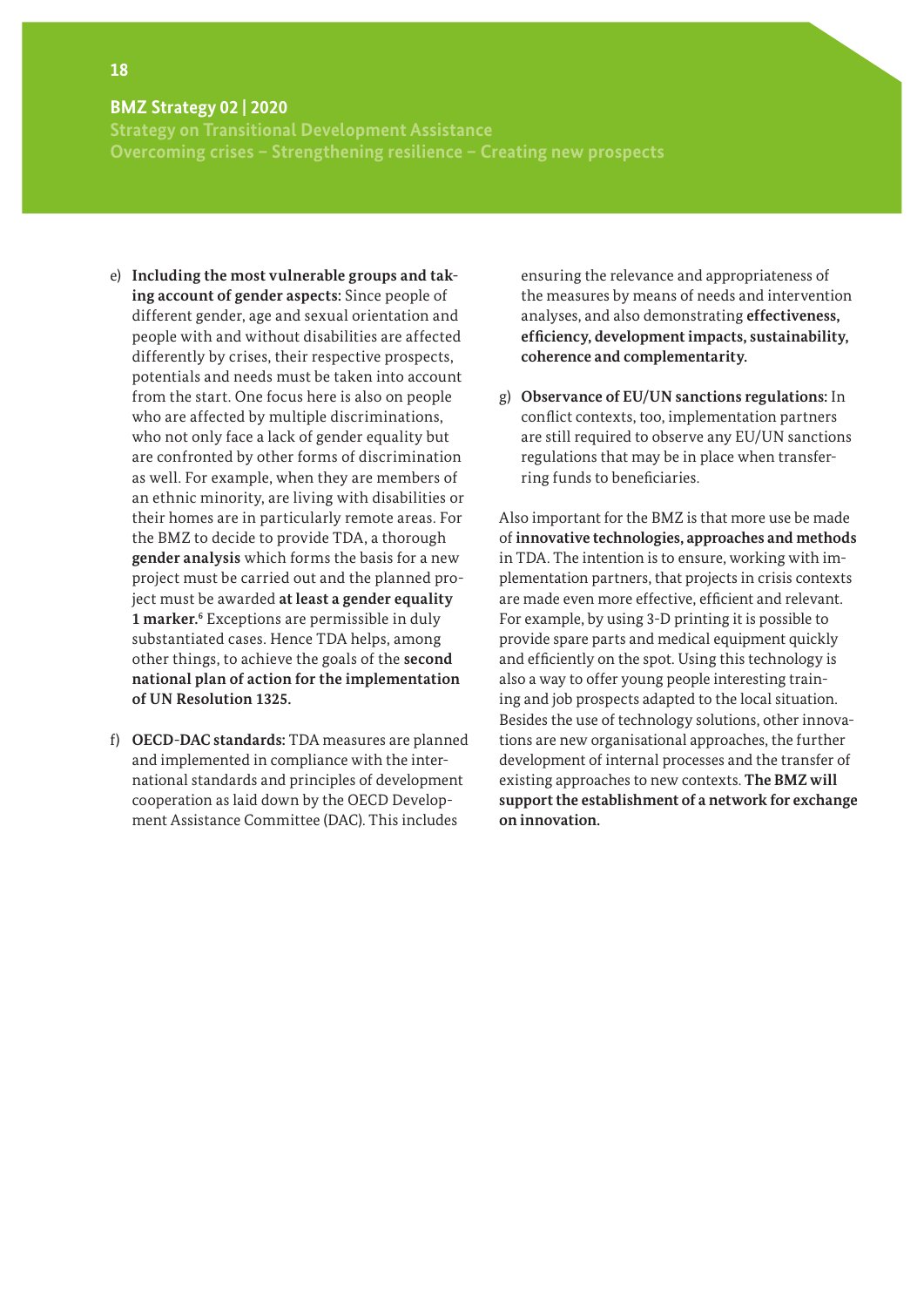**Strategy on Transitional Development Assistance Overcoming crises – Strengthening resilience – Creating new prospects** 

## **7** References

**Federal Foreign Office (2017):** Action Plan of the Federal Government on the Implementation of United Nations Security Council Resolution 1325 on Women, Peace and Security for the Period 2017 to 2020. Berlin: The Inter-Ministerial Working Group for the implementation of resolution 1325 of the United Nations Security Council. https://www.auswaertiges-amt.de/ blob/610626/cfb344b602d3129d9aa735f472be358c/ aktionsplan1325-2017-2020-engl-data.pdf

**Federal Foreign Office (2019):** Federal Foreign Office Strategy for Humanitarian Assistance Abroad. Berlin: Federal Foreign Office. https://www.auswaertiges-amt. de/blob/282228/3cfd87de36f30bb61eed542249997631/ strategie-huhi-englisch-data.pdf

**BMZ (2013):** Development for Peace and Security: Development Policy in the Context of Conflict, Fragility and Violence. Bonn: BMZ. BMZ. Strategy Paper 4|2013e http://www.bmz.de/en/publications/topics/ peace/Strategiepapier333\_04\_2013.pdf

**BMZ (2015):** Disaster Risk Management: Approach and Contributions of German Development Cooperation. Bonn: BMZ. http://www.bmz.de/en/ publications/type\_of\_publication/information\_flyer/ information\_brochures/Materialie245a\_disaster\_ risk\_managment.pdf

**BMZ (2030):** BMZ 2030 Reform Strategy. Bonn: BMZ. http://www.bmz.de/en/publications/type\_ of publication/information flyer/information brochures/Materilie520\_reform\_strategy.pdf

**The Federal Government (2017):** Federal Government of Germany Guidelines on Preventing Crises, Resolving Conflicts, Building Peace. Berlin: Federal Foreign Office. https://www.auswaertiges-amt.de/ blob/1214246/057f794cd3593763ea556897972574fd/ preventing-crises-data.pdf

**The Federal Government (2019):** Operations Manual. Interministerial Approach to Preventing Crises, Resolving Conflicts and Building Peace. Berlin: German Federal Foreign Office. http://www.bmz. de/en/zentrales\_downloadarchiv/themen\_und\_ schwerpunkte/frieden/Praxisleitfaden\_EN.PDF

**GIZ (2016):** Boosting Resilience in Fragile Contexts: A field-tested approach of the Resilience Learning Initiative. Bonn/Eschborn: Deutsche Gesellschaft für Internationale Zusammenarbeit (GIZ). https://mia. giz.de/qlink/ID=49112000

**OECD (2014):** Guidelines for resilience systems analysis. OECD Publishing: Paris. https://www.oecd.org/ dac/Resilience%20Systems%20Analysis%20FINAL. pdf

**OECD (2018):** States of Fragility 2018. OECD Publishing: Paris https://doi.org/10.1787/9789264302075-en.

**OECD (2020):** DAC Recommendation on the Humanitarian-Development-Peace Nexus, OECD/ LEGAL/5019. OECD Publishing: Paris. https:// legalinstruments.oecd.org/public/doc/643/643.en.pdf

**United Nations (2015):** Sendai Framework for Disaster Risk Reduction 2015-2030. Geneva: UNISDR. https://www.unisdr.org/files/43291\_sendaiframeworkfordrren.pdf

**United Nations (2016):** New York Declaration for Refugees and Migrants. New York: United Nations. https://www.un.org/en/development/ desa/population/migration/generalassembly/docs/ globalcompact/A\_RES\_71\_1.pdf

**United Nations (2018):** Report of the United Nations High Commissioner for Refugees: Part II – Global compact on refugees. New York: United Nations. https://www.unhcr.org/gcr/GCR\_English.pdf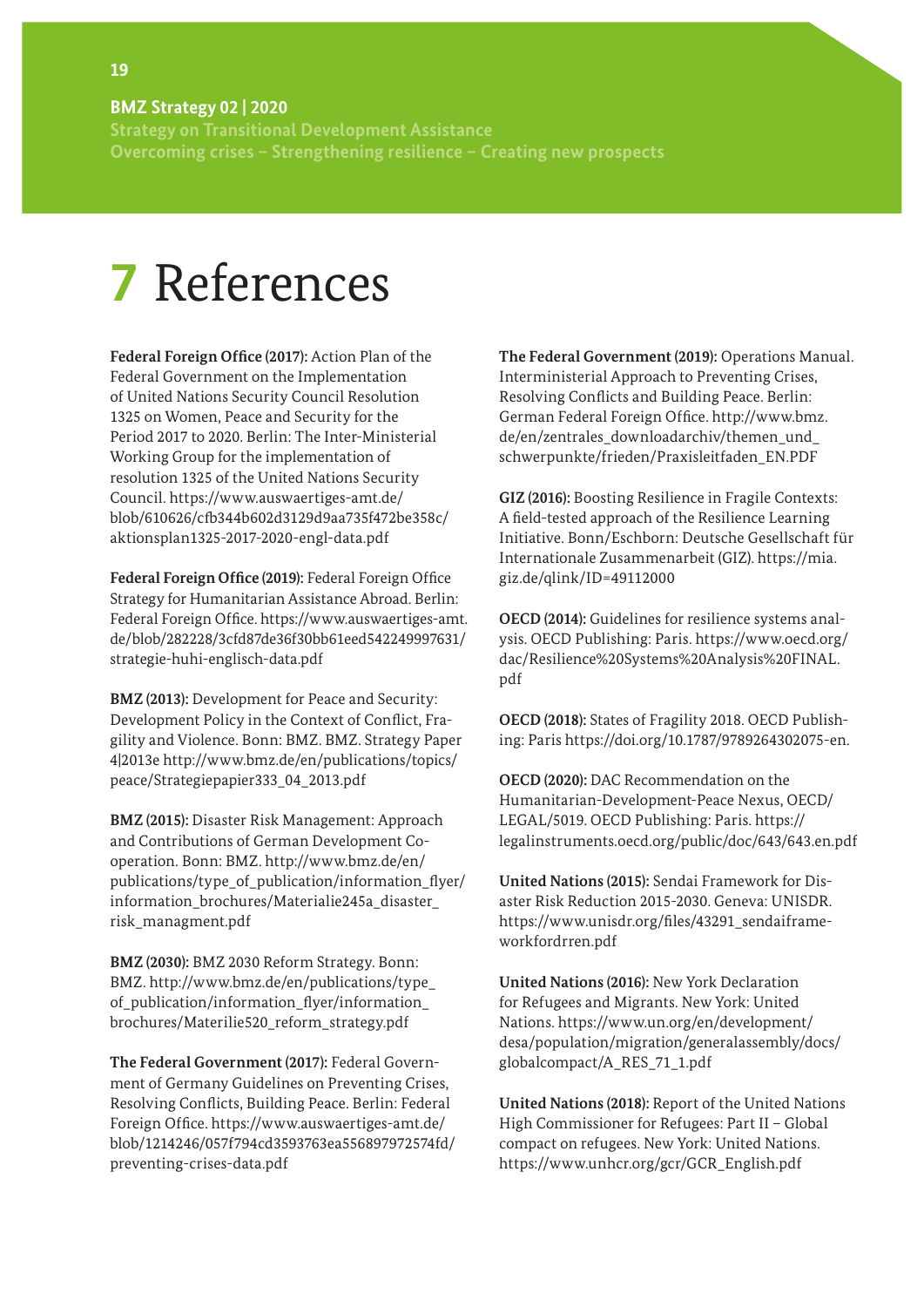**Strategy on Transitional Development Assistance Overcoming crises – Strengthening resilience – Creating new prospects** 

**World Bank (2019):** Lifelines. The Resilient Infrastructure Opportunity. Washington DC: World Bank Group. https://openknowledge.worldbank.org/ handle/10986/31805

**World Bank (2019):** Building for Peace. Washington DC: World Bank. Draft.

**World Bank (2011):** World Development Report 2011 "Conflict, Security, and Development." Washington, DC: World Bank. https://openknowledge.worldbank. org/handle/10986/4389

### Footnotes

- 1 Federal Foreign Office (2019): Federal Foreign Office Strategy for Humanitarian Assistance Abroad
- 2 World Bank (2011): World Development Report 2011 "Conflict, Security, and Development", and World Bank (2019): Lifelines: The Resilient Infrastructure Opportunity
- 3 BMZ (2020): BMZ 2030 reform strategy
- 4 OECD (2014): Guidelines for resilience systems analysis
- 5 **Peace and security 1 marker:** Peace and security are an important subordinate goal (partial aspect of the programme or module goal, output), but not one of the main reasons for implementing the project. Corresponding measures contribute towards overcoming the causes of conflict, fragility and violence, improving abilities to deal non-violently with conflicts, and creating the conditions for peaceful and inclusive development. **Peace and security 2 marker:** Peace and security are a goal (anticipated long-term impact, programme and/or module level) of the project, i.e. are crucial for its implementation.
- 6 The **gender equality marke**r indicates the extent to which a project contributes to the **goal** of promoting gender equality and women's rights or reducing discrimination and gender inequalities. A **gender equality 1 marker** indicates that gender equality is an important **secondary goal** of the measure concerned. For a project to be awarded a **gender equality 1 marker** the **minimum requirement** is the presence of **indicators disaggregated by gender. They should be underpinned by concrete gender-sensitive measures.** A **gender equality 2 marker** means that gender equality is the main goal of the measure, i.e. it is crucial for implementation.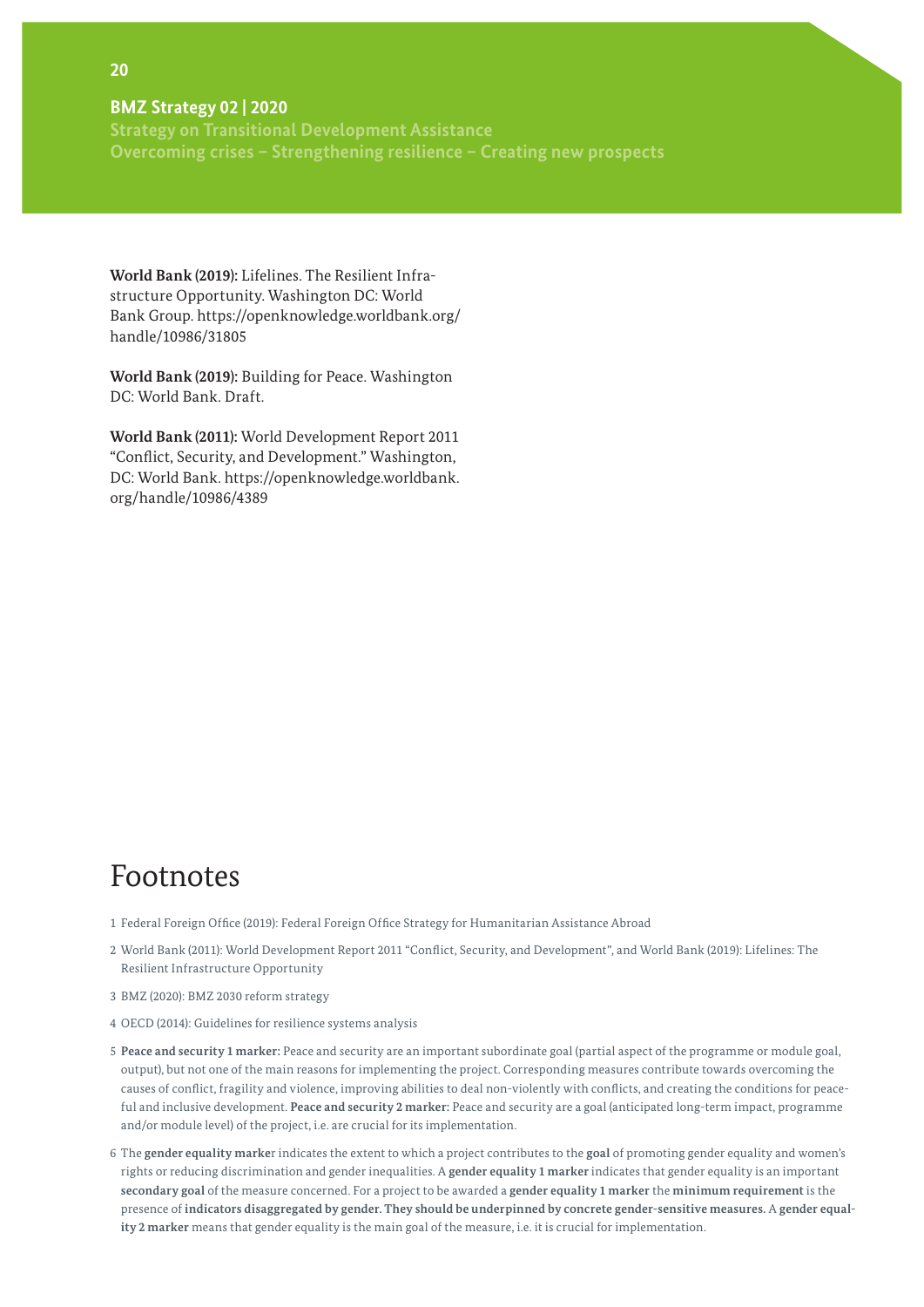**Strategy on Transitional Development Assistance Overcoming crises – Strengthening resilience – Creating new prospects** 

#### **PUBLISHED BY THE**

Federal Ministry for Economic Cooperation and Development Division LK3 Public Relations and Events

#### **EDITED BY THE**

Federal Ministry for Economic Cooperation and Development Division 222 Crisis management, transitional development assistance, reconstruction, infrastructure in crisis situations

#### **DESIGN AND LAYOUT**

wbv Media, Bielefeld

#### **PHOTOS**

P. 10: ©GIZ (l.), ©WFP/Virgo Edgar Ngarbaroum (r.); P. 11: © Diakonie Katastrophenhilfe/Christoph Püschner (l.), © Photothek/Ute Grabowsky (r.); P. 17: © Medico International/Quentin Bruno

#### **AS AT**

July 2020

### **ADDRESSES OF THE BMZ OFFICES**

**→** BMZ Bonn Dahlmannstraße 4 53113 Bonn, Germany Tel. +49 (0) 228 99 535-0 Fax +49 (0) 228 99 535-3500 **→** BMZ Berlin Stresemannstraße 94 10963 Berlin, Germany Tel. +49 (0) 30 18 535-0 Fax +49 (0) 30 18 535-2501

### **CONTACT**

[poststelle@bmz.bund.de](mailto:poststelle%40bmz.bund.de?subject=) [www.bmz.de](http://www.bmz.de)